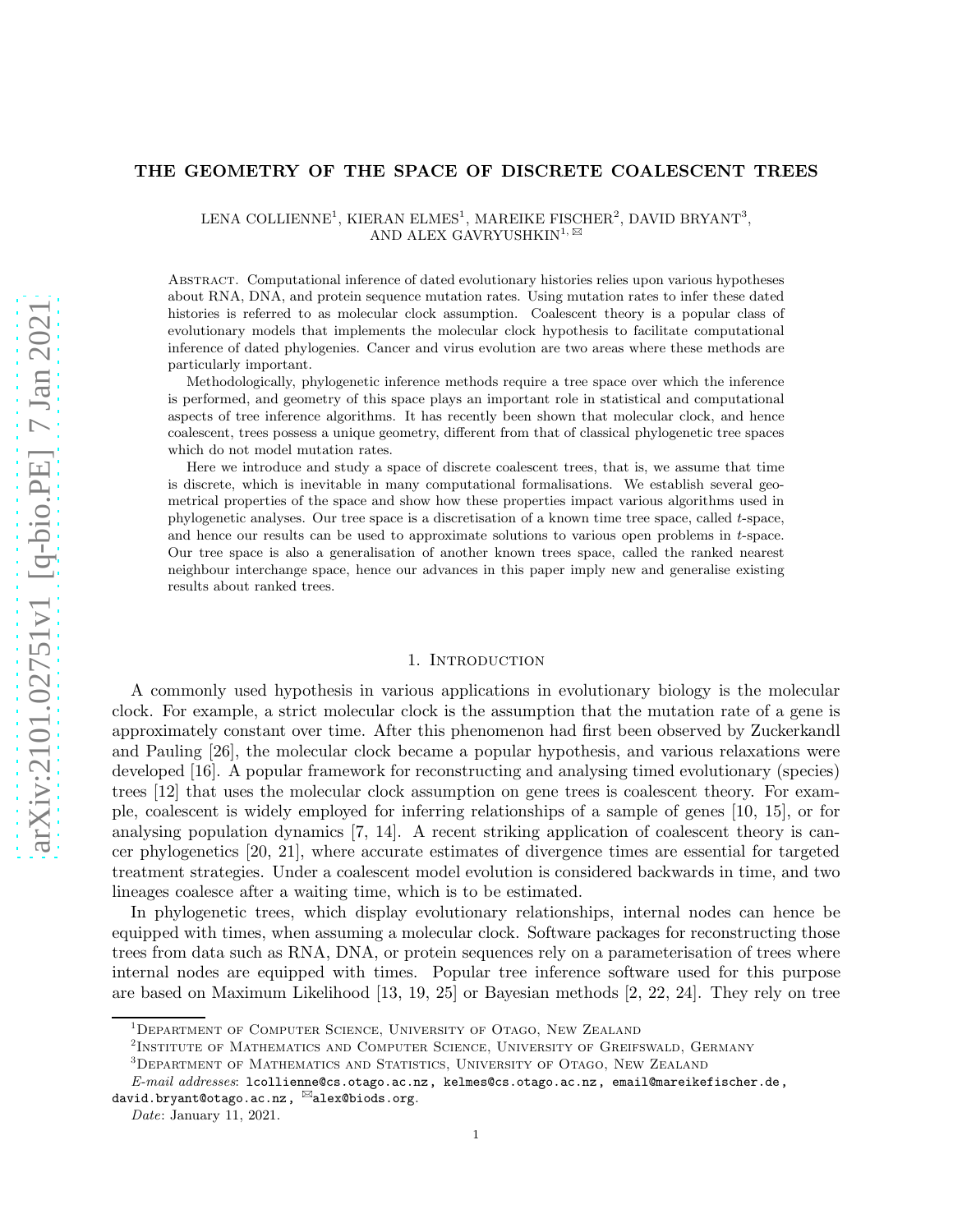search algorithms, where in every step a new tree is proposed and accepted if the proposed tree fulfils certain requirements. For tree proposals under the molecular clock assumption a parameterisation of trees taking the times of internal nodes into account is required. Furthermore, a similarity measure for these trees is necessary, to propose trees that are measurably similar to the running tree.

Tree spaces that take branch lengths of trees into account exist in the literature. For example, the BHV-space [\[1](#page-14-1)] models trees as points in a cubical complex. However, this parameterisation is not suitable for coalescent trees because changing the times of an evolutionary event in the tree implies that all preceding events change their times as well. Hence two trees can be close to each other in this space even though the timing of many internal nodes is different in the two trees. Examples of more suitable tree spaces where internal nodes of trees are equipped with times are t-space and  $\tau$ -space [\[8](#page-15-14)]. It has been observed, however, that in the  $\tau$ -space, similarly to the BHV-space, shortest paths between trees often contain the star tree [\[8](#page-15-14)], a property that can be problematic in applications. Although the t-space is free from these properties, no algorithm for computing distances or shortest paths between trees in this space is known yet, so applications are limited.

Enabling statistical analysis over the space of phylogenetic trees was an important motivation for Billera, Holmes, and Vogtmann [\[1](#page-14-1)] to introduce the BHV-space and study its geometric properties. Tree space geometry has also played an important role in studies of rogue taxa in a tree [\[5](#page-15-15)] and also summary trees [\[18\]](#page-15-16). Here, driven by the same motivation, we propose to study coalescent trees.

In this paper we introduce the space  $DCT_m$  of discrete coalescent trees, where internal nodes are assigned unique discrete times. This tree space is a discrete version of the t-space.  $DCT_m$  is also a generalisation of the ranked nearest neighbour interchange (RNNI) space [\[4\]](#page-14-2). Here we show that the space  $DCT_m$  as well as RNNI have the desired properties mentioned above, including efficiently computable shortest paths that preserve biological information shared between trees. After introducing notations used throughout this paper [\(Section 2\)](#page-1-0), we discuss how the algorithm FINDPATH [\[4](#page-14-2)] can be generalise from RNNI to be applied to discrete coalescent trees, computing shortest paths in polynomial time [\(Section 3\)](#page-3-0). We then analyse some geometrical properties of both tree spaces  $DCT_m$  and RNNI [\(Section 4\)](#page-6-0) – first, we discuss the cluster property in [Section 4.1](#page-6-1) and then consider a subset of trees (caterpillar trees) for which we are able to compute RNNI distances more efficiently than with FINDPATH [\(Section 4.2\)](#page-7-0). Following that, we establish the diameter of  $DCT_m$  and RNNI and briefly discuss the radius for each space. We finish this paper with a section providing a connection between the RNNI space and partition lattices, and propose directions for further research [\(Section 5\)](#page-13-0).

## 2. Technical Introduction

<span id="page-1-0"></span>A rooted binary phylogenetic tree is a binary tree with n leaves uniquely labelled by elements of a set  $\{a_1, \ldots, a_n\}$ . The main object of study in this paper are *discrete coalescent trees*, binary rooted phylogenetic trees with a positive integer-valued time assigned to each node. More specifically, all n leaves  $a_1, \ldots, a_n$  are assigned time 0, and every internal node is assigned a unique time less or equal to an integer  $m$ , such that it always has time greater than its children. Note that this implies  $m \geq n-1$ . We denote the time of an internal node v by time(v). If not stated otherwise, we refer to discrete coalescent trees simply as trees. We furthermore call two trees (not necessarily binary) identical if there is a graph isomorphism between them preserving leaf labels and times.

As a special case of discrete coalescent trees we consider *ranked trees* with root time  $n-1$ . In these trees internal nodes have distinct times ranging from 1 to  $n-1$ . This definition of ranked trees coincides with the one of Collienne and Gavryushkin [\[4](#page-14-2)]. In the case of ranked trees we say rank of a node v to mean its time (rank(v) = time(v)) to be consistent with notations used in [\[4](#page-14-2)]. There are  $\frac{(n-1)!n!}{2^{n-1}}$  ranked trees [\[23\]](#page-15-17). Every ranked tree gives  $\binom{m}{n-1}$  discrete coalescent trees, as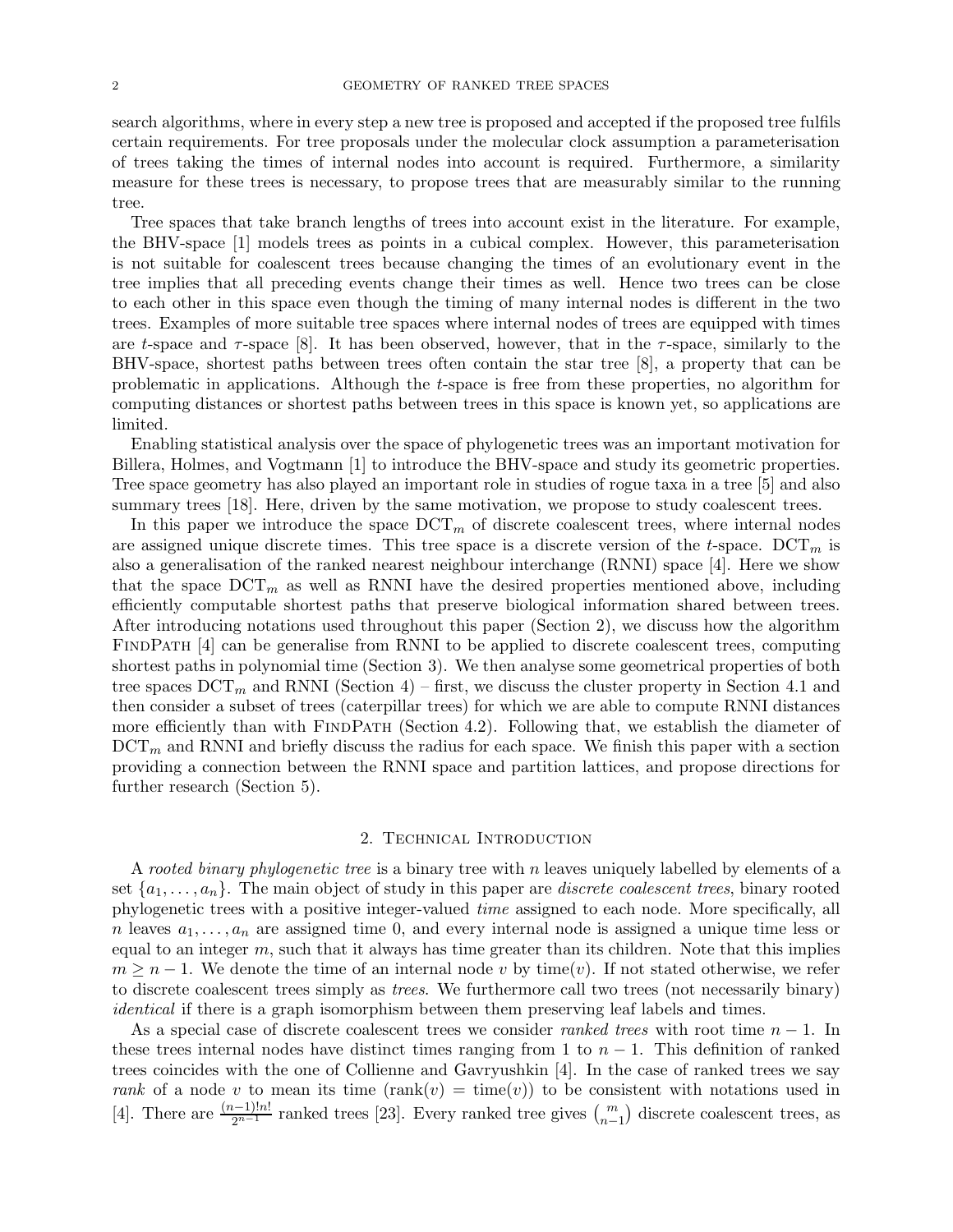<span id="page-2-0"></span>

FIGURE 1. Discrete coalescent tree with  $n = 5$  leaves and root height  $m = 6$ . The highlighted node with time three can be referred to as  $(a_5)_T$ ,  $(\{a_1, a_5\})_T$ , and the cluster induced by this node is  $(T)_3$ .

every  $(n-1)$ -element subset of  $\{1,\ldots,m\}$  can be the set of times assigned to the internal nodes of a ranked tree. Hence there are, contrary to the claim in [\[9](#page-15-18)],  $\frac{(n-1)!n!}{2^{n-1}}$  $\binom{m}{n-1}$  discrete coalescent trees.

Every internal node  $v$  of a tree  $T$  can be referred to by the set  $C$  of leaves that are descending from this node. We call such a set C cluster and say that the cluster C is induced by v. A list of clusters  $[C_1, \ldots, C_{n-1}]$  determines at most one ranked tree [\[4\]](#page-14-2), where cluster  $C_i$  is induced by the internal node with rank i for  $i \in \{1, ..., n-1\}$ . For discrete coalescent trees however, times of nodes also need to be provided to uniquely identify a tree. For a subset  $S \subseteq \{a_1, \ldots, a_n\}$ we call the internal node of a tree  $T$  with lowest time among those ancestral to all elements of S the most recent common ancestor of S and denote it by  $(S)_T$ . We furthermore denote the parent of a leaf  $a_i$  in T by  $(a_i)_T$ , and the cluster induced by the node with time i in T by  $(T)_i$ . The node highlighted in [Figure 1](#page-2-0) for example can be referred to as  $(a_5)_T$ , the parent of  $a_5$ , or  $({a_1, a_5})_T$ , the most common ancestor of  ${a_1, a_5}$ , or  $(T)_3$ , the node with time three in T. Note that we will simply write  $rank(a_i)_T$  or time $(a_i)_T$  to mean  $rank((a_i)_T)$  or time $((a_i)_T)$ , respectively. Although differing from traditional notations, our notation with brackets referring to internal nodes is intuitive, shortens nested formulas, and is consistent with notations used in [\[4](#page-14-2)]. A type of trees that will be of importance throughout the whole paper are *caterpillar trees*, which are trees where every internal nodes has at least one child that is a leaf.

We are now ready to introduce the central object of study of this paper, the graph (or space) of discrete coalescent trees. This graph is called  $DCT_m$  for a fixed positive integer m. The vertex set of  $DCT_m$  is the set of trees with root time less or equal to m. Note that a second parameter of  $DCT_m$  is the number of leaves n of the trees in the graph, which we assume to be fixed throughout this paper. Trees T and R are connected by an edge  $(T \text{ and } R \text{ are neighbours})$  in this graph if performing one of the following (reversible) operations on  $T$  results in  $R$  [\(Figure 2\)](#page-3-1):

- (1) An NNI move connects trees T and R if there is an edge e in T and an edge f in R, both of length one, such that shrinking  $e$  and  $f$  to nodes results in identical trees.
- (2) A rank move on T exchanges the times of two internal nodes with time difference one.
- (3) A *length move* on  $T$  changes the time of an internal node by one.

A length move can only change the time of a node to become  $t$  if there is no node with time  $t$ already. Furthermore, the time of the root of a tree in  $DCT_m$  cannot be changed by a length move to become greater than m in  $\mathrm{DCT}_m$ . Note that our definition of  $\mathrm{DCT}_m$  differs from the definition of the space on discrete time-trees of Gavryushkin, Whidden, and Matsen [\[9](#page-15-18)]. In contrast to their definition, length moves in  $DCT_m$  do not change the height of a tree, unless it is performed on the root, which makes our definition appropriate for coalescent trees.

The definition of  $DCT_m$  leads to a natural definition of the *distance* between two trees T and R in this graph as the length of a shortest paths between these trees, denoted by  $d(T, R)$ . We also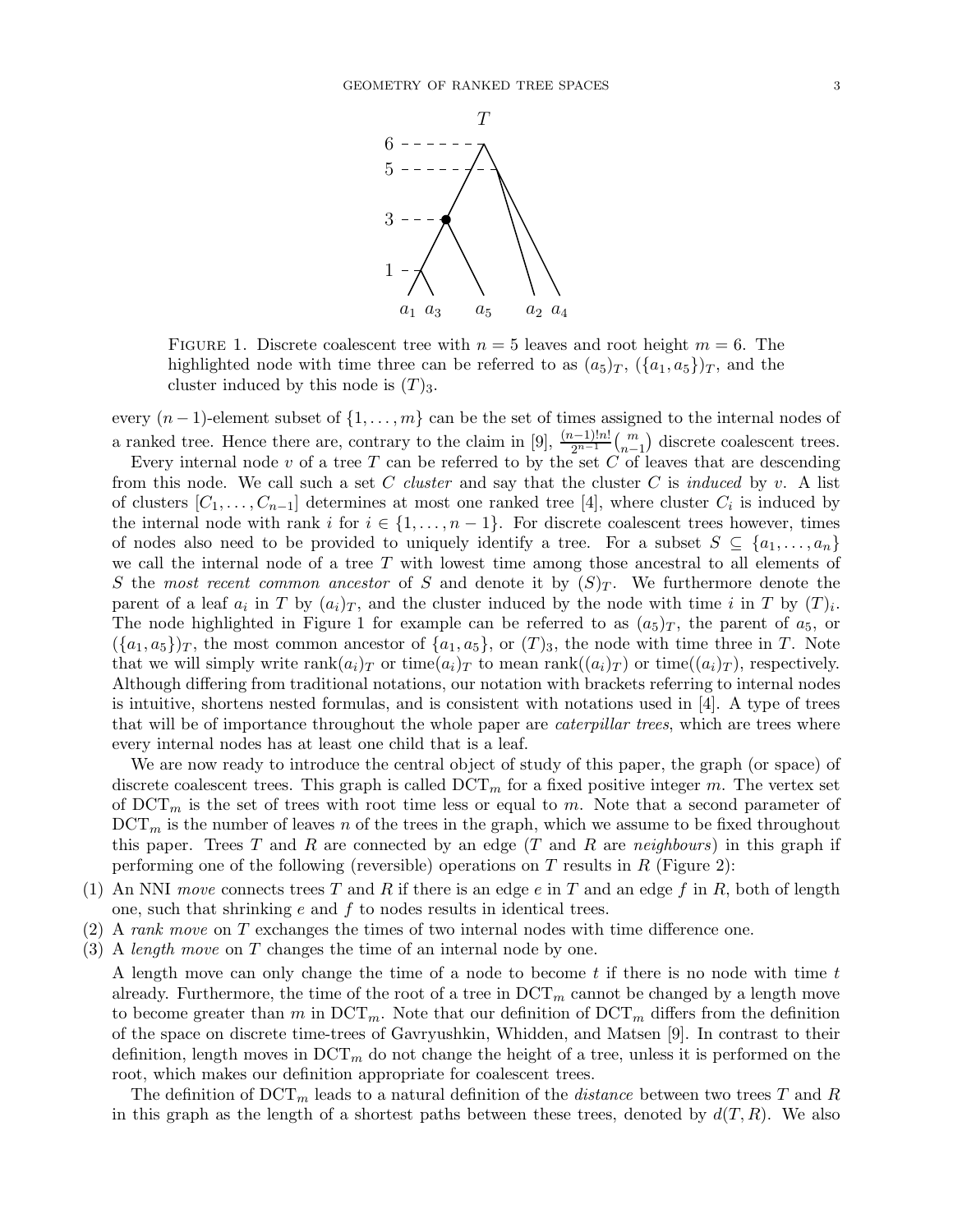<span id="page-3-1"></span>

Figure 2. The three possible moves on a discrete coalescent tree: a length move changing the time of the highlighted node on the left, a rank move swapping the ranks of the highlighted nodes in the middle and an NNI move on the dotted edge on the right.

consider the ranked nearest neighbour interchange (RNNI) graph of Collienne and Gavryushkin [\[4\]](#page-14-2), which is the graph  $DCT_m$  for  $m = n - 1$ , and hence a graph of ranked trees. In this graph length moves are not possible, so we use the notion RNNI move to mean either a rank move or an NNI move in order to distinguish these moves from length moves.

# 3. COMPUTING SHORTEST PATHS IN  $DCT_m$

<span id="page-3-0"></span>Shortest paths, and therefore distances, between trees in RNNI can be computed with the algorithm FINDPATH, which was introduced by Collienne and Gavryushkin  $[4]$  and has running time quadratic in the number of leaves n. As RNNI is a special case of  $DCT_m$  for  $m = n - 1$ , the question arises whether a modification of this algorithm can also be used to compute shortest paths in  $DCT_m$ . In this section we present a generalisation of FINDPATH that computes distances between trees in  $DCT_m$ . Before introducing the version of FINDPATH for  $DCT_m$ , we introduce a way to convert trees in  $DCT_m$  on n leaves into ranked trees on  $m+2$  leaves, such that the RNNI distance between those ranked trees equals their distance in  $DCT_m$  [\(Theorem 1\)](#page-5-0).

A tree T in  $DCT_m$  on n leaves can be converted into a ranked tree in RNNI with  $m + 2$  leaves in the following way [\(Algorithm 1\)](#page-4-0). First add a new root with time  $m + 1$  that becomes parent of the root of T. The other child of this new root becomes the root of a caterpillar tree  $T_r^c$  on leaf set  $\{a_{n+1}, a_{n+2}, \ldots, a_{m+2}\}\$ , such that  $\mathrm{time}(a_{n+1})_{T_r}$   $\subset \mathrm{time}(a_{n+2})_{T_r}$   $\subset \mathrm{time}(a_{n+3})_{T_r}$   $\subset \ldots \subset \mathrm{time}(a_{m+2})$  $time(a_{m+2})_{T_r}$   $\epsilon$   $\lt m+1$ . An example of this extension of a tree T to a ranked tree  $T_r$  is depicted in [Figure 3.](#page-4-1)

Throughout this paper we denote this extended ranked version of a tree T by  $T_r$ . Moreover, we denote the subtree of  $T_r$  that is identical to T by  $T_r^d$  (d for discrete coalescent tree) and the caterpillar subtree on leaf set  $\{a_{n+1}, \ldots, a_{m+2}\}$  by  $T_r^c$ .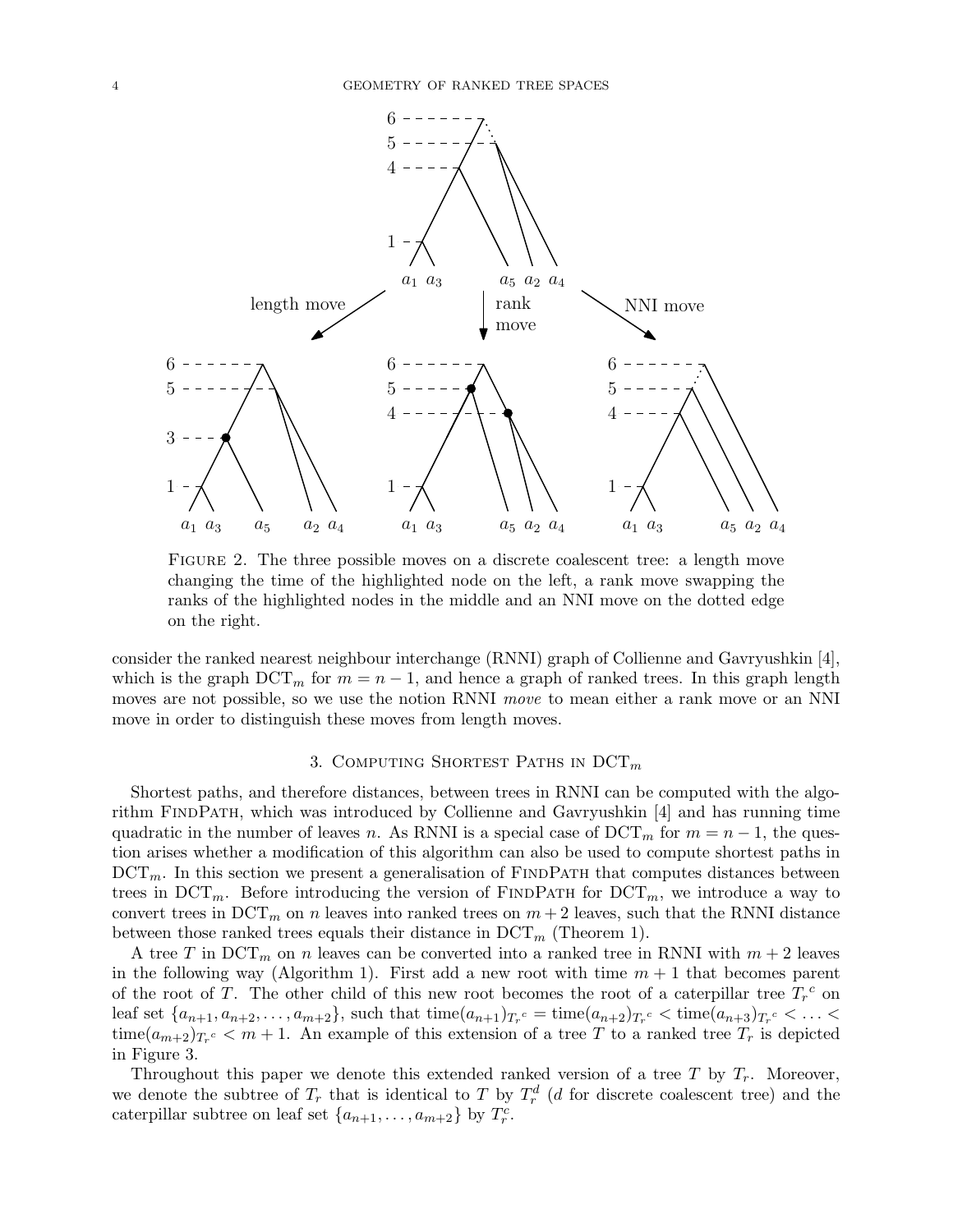<span id="page-4-0"></span>**Algorithm 1** RankedTree $(T, m)$ 

- 1:  $S := \{1 \leq i \leq m \mid \text{no internal node in } T \text{ has time } i\}$
- 2:  $[i_1, \ldots, i_{m-n+1}] = sort(S)$
- 3:  $T_r^d = \text{copy of } T$
- 4:  $T_r^c$  = tree consisting of just one internal node  $v_1$  with rank  $i_1$  and children  $a_{n+1}, a_{n+2}$
- 5: **for**  $k = 2, ..., m n + 1$  **do**<br>6: Add internal node  $v_k$  with
- 6: Add internal node  $v_k$  with with time  $i_k$  and children  $v_{k-1}$  and  $a_{n+1+k}$  to  $T_r^c$
- 7:  $T_r$  = tree with root with time  $m+1$  and children of root are roots of  $T_r^d$  and  $T_r^c$ .
- <span id="page-4-1"></span>8: return  $T_r$



FIGURE 3. Extending a tree T on n leaves in  $DCT_6$  (top left) to a ranked tree with  $m + 2 = 8$  leaves (top right) by adding a caterpillar subtree with three leaves. The trees on the bottom result from T and  $T_r$  by performing a length move (left) or rank move (right), respectively.

In the following we distinguish two different types of rank moves. Rank moves between one node of  $T_r^c$  and one node of  $T_r^d$  induce length moves on the subtree  $T_r^d$  in  $DCT_m$  [\(Figure 3\)](#page-4-1). Therefore, we will refer to such rank moves as *rank moves corresponding to length moves*. All remaining rank moves will still be called rank moves. Note that the correspondence of rank moves between  $T_r^c$  and  $T_r^d$  to length moves in T shows that any path between T and R in DCT<sub>m</sub> can be interpreted as a path between  $T_r$  and  $R_r$  in RNNI.

After extending both trees T and R in  $DCT_m$  to ranked trees  $T_r$  and  $R_r$  on  $m + 2$  leaves, respectively, we can compute shortest paths between  $T_r$  and  $R_r$  in RNNI, using FINDPATH. A path computed by FindPath preserves clusters [\[4](#page-14-2)], hence there are no NNI moves in the newly added caterpillar subtree on the leaf set  $\{a_{n+1}, \ldots, a_{m+2}\}$  on such a path. The only moves involving internal nodes of this caterpillar subtree are rank moves corresponding to length moves, as described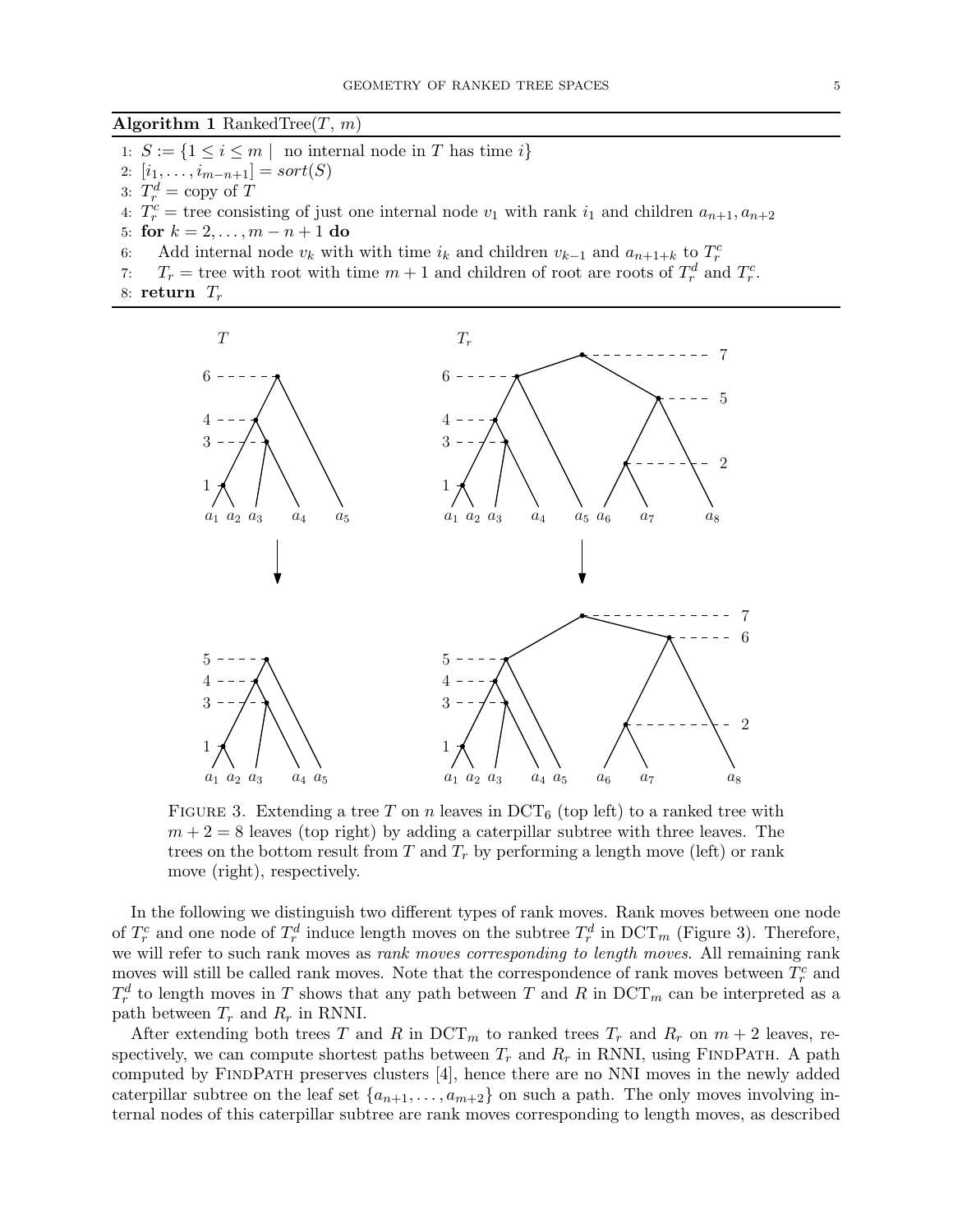above. Hence the path  $FP(T_r, R_r)$  provides a path between T and R in  $DCT_m$ , when only considering the subtrees induced by  $\{a_1, \ldots, a_n\}$  in all trees on  $\text{FP}(T_r, R_r)$ , interpreting some rank moves between  $T_r$  and  $R_r$  as length moves. We denote this  $DCT_m$  path, which results from  $FP(T_r, R_r)$ , by  $FP(T, R)$ . In [Theorem 1](#page-5-0) we establish that  $FP(T, R)$  is indeed a shortest path in  $DCT_m$ . Note that for any given pair of trees  $T$  and  $R$ , we always assume  $m$  to be the maximum root time of these trees and consider a shortest path between them in  $DCT_m$ .

<span id="page-5-0"></span>**Theorem 1.** The path  $\text{FP}(T, R)$  between two discrete coalescent trees T and R is a shortest path in  $DCT_m$ , where m is the maximum root time of T and R.

*Proof.* Let T and R be discrete coalescent trees and  $T_r$  and  $R_r$  their extended ranked versions computed with [Algorithm 1,](#page-4-0) respectively. Any path in  $DCT_m$  from T to R gives a path of equal length between  $T_r$  and  $R_r$  in the RNNI space on  $m + 2$  leaves. This is due to the fact that the only moves needed in the subtree  $T_r^c$  to transform it to  $R_r^c$  are rank moves corresponding to length moves, and no other RNNI moves. If there was a path between T and R shorter than  $\text{FP}(T, R)$ , the corresponding path between  $T_r$  and  $R_r$  in RNNI would be shorter than the one computed by FINDPATH in this space. Since this contradicts the fact that FINDPATH computes shortest paths in RNNI [\[4](#page-14-2), Theorem 1], it follows that  $\text{FP}(T, R)$  is a shortest path in  $\text{DCT}_m$ .

[Theorem 1](#page-5-0) shows that FINDPATH computes a shortest path between two trees in  $DCT_m$  in polynomial time, more specifically in  $\mathcal{O}(mn)$ . More details on the running time are discussed in [Section 4.3](#page-11-0) following [Theorem 6.](#page-11-1) It is not even necessary to convert a given pair of discrete coalescent trees to ranked trees to apply FINDPATH to them. Instead, we modify FINDPATH for trees in  $DCT_m$  [\(Algorithm 2\)](#page-5-1). Iterations of FINDPATH that consider clusters in the added caterpillar trees are replaced by length moves increasing the time of internal nodes as described in the for loop in Line [11](#page-5-2) of [Algorithm 2.](#page-5-1) The benefit of this modified version of the algorithm, compared to using FindPath on the extended ranked versions of the trees, is a reduced use of memory, which is especially of practical relevance for  $m \gg n$ , which is typical in applications.

Note that we do not need the parameter  $m$  in practice, as the distance between any two trees in  $DCT_{m'}$  is the same as their distance in  $DCT_m$  for any  $m > m'$ . Therefore, if the distance between two trees is to be computed, we can simply choose  $m$  to be the maximum root height of the given trees and compute their distance in  $DCT_m$ .

<span id="page-5-1"></span>

| Algorithm 2 $FINDPATH(T, R)$ |  |  |  |  |
|------------------------------|--|--|--|--|
|------------------------------|--|--|--|--|

<span id="page-5-2"></span>1:  $T_1 := T, p := [T_1]$ 2: for  $k = 1, \ldots, m$  do 3: if  $R$  has a node with time  $k$  then 4:  $C := (R)_k$ 5: while  $\text{time}((C)_{T_1}) > k$  do 6:  $T_2$  is  $T_1$  with the time of  $(C)_{T_1}$  decreased by an RNNI move 7:  $T_1 = T_2$ 8:  $p = p + T_1$ 9: **else if**  $T$  has a node with time  $k$  **then** 10:  $i := \min\{l \mid l > k \text{ and no node in } T_1 \text{ has time } l\}$ <br>11: **for**  $j = i - 1, ..., k$  **do** 11: **for**  $j = i - 1, ..., k$  **do**<br>12:  $T_2$  is  $T_1$  where the ti  $T_2$  is  $T_1$  where the time of  $(T_1)_j$  is increased by one (length move) 13:  $T_1 = T_2$ 14:  $p = p + T_1$ 15:  $return p$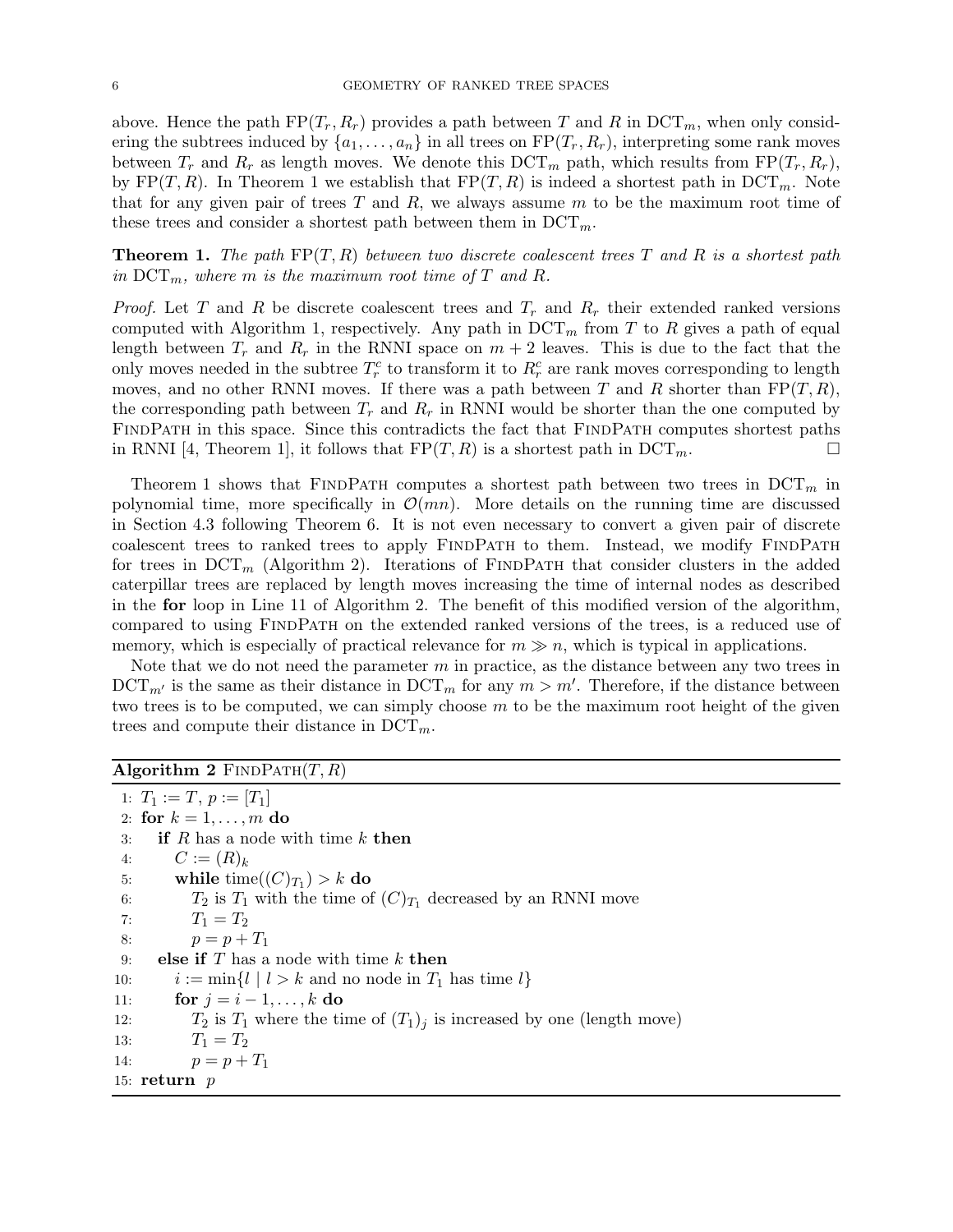### 4. GEOMETRICAL PROPERTIES OF  $DCT_m$

<span id="page-6-1"></span><span id="page-6-0"></span>4.1. Cluster Property. A tree space has the *cluster property*, if all trees on every shortest path between two trees sharing a cluster  $C$  also contain  $C$ . This is a desirable property in evolutionary biology applications as trees sharing a cluster or subtree are expected to be closer to each other than to a tree not sharing a cluster with them. This property is also desirable in centroid-based tree sample summary methods. For a given sample of trees containing a common subtree, it is expected that their summary tree also contains this subtree. It is therefore desirable to have a tree space that has the cluster property.

A mathematical motivation for investigating the cluster property in RNNI is its importance in a similar tree space, the nearest neighbour interchange graph (NNI). In the NNI graph, trees have no times and NNI moves are allowed on every edge. Computing distances in NNI is NP-hard [\[6\]](#page-15-19), and the proof relies on the fact that this tree space does not have the cluster property [\[17](#page-15-20)]. In the RNNI graph, however, distances can be computed in polynomial time using FINDPATH [\[4](#page-14-2)], which preserves common clusters. The question whether RNNI has the cluster property is hence natural, and will be settled in [Theorem 2.](#page-6-2)

### <span id="page-6-2"></span>Theorem 2. The RNNI graph has the cluster property.

<span id="page-6-3"></span>*Proof.* We assume to the contrary that there are two ranked trees T and R sharing a cluster C and a shortest path  $p$  between these trees where  $C$  is not present in every tree. We furthermore assume that there is no pair of trees with a shorter path not containing a shared cluster and distance less than  $d(T, R)$ , meaning that T and R give a minimum counterexample. Because of this minimality assumption on the length of p, the first tree T' following T on p does not contain C. Since C must be the only cluster changed by the NNI move between T and T', all nodes with rank below  $(C)_T$ induce the same clusters in T and T' [\(Figure 4\)](#page-6-3). We now compare distances  $d(T, R)$  and  $d(T', R)$ by using properties of FINDPATH.



FIGURE 4. Trees T and NNI neighbour T', such that the cluster  $C = A_1 \cup A_2$  is not present in  $T'$ , but in  $T$ .

First we compare  $FP(R, T)$  and  $FP(R, T')$ . All trees on these two paths coincide up to iteration  $i = \text{rank}((C)_T)$ , in which the cluster considered on  $\text{FP}(R, T)$  is C. Let R' denote the tree at this point of the path, meaning that  $FP(R, T)$  and  $FP(R, T')$  coincide up to this tree R'. It follows  $d(T, R) = d(R, R') + d(R', T)$  and  $d(T', R) = d(R, R') + d(R', T')$ .

Now consider  $\text{FP}(T', R')$  to evaluate  $d(R', T')$ . As FINDPATH preserves clusters, C is present in every tree on  $\text{FP}(T, R)$  up to and including R'. The first iteration of FINDPATH applied to the pair of trees  $(T', R')$  hence considers the cluster C, as all cluster induced by nodes below  $(C)_{T'}$  coincide in R' and T'. To construct the cluster C in T', there is just one NNI move needed, which results in the tree T, as T and T' are NNI neighbours such that T contains C and T' does not [\(Figure 4\)](#page-6-3). We can therefore conclude that  $d(T, R) = d(T', R) - 1$ , which contradicts the assumption that  $T'$ is the first tree on a shortest path from  $T$  to  $R$ . There is hence no shortest path between  $T$  and  $R$ that does not preserve C, which proves the cluster property for RNNI.  $\Box$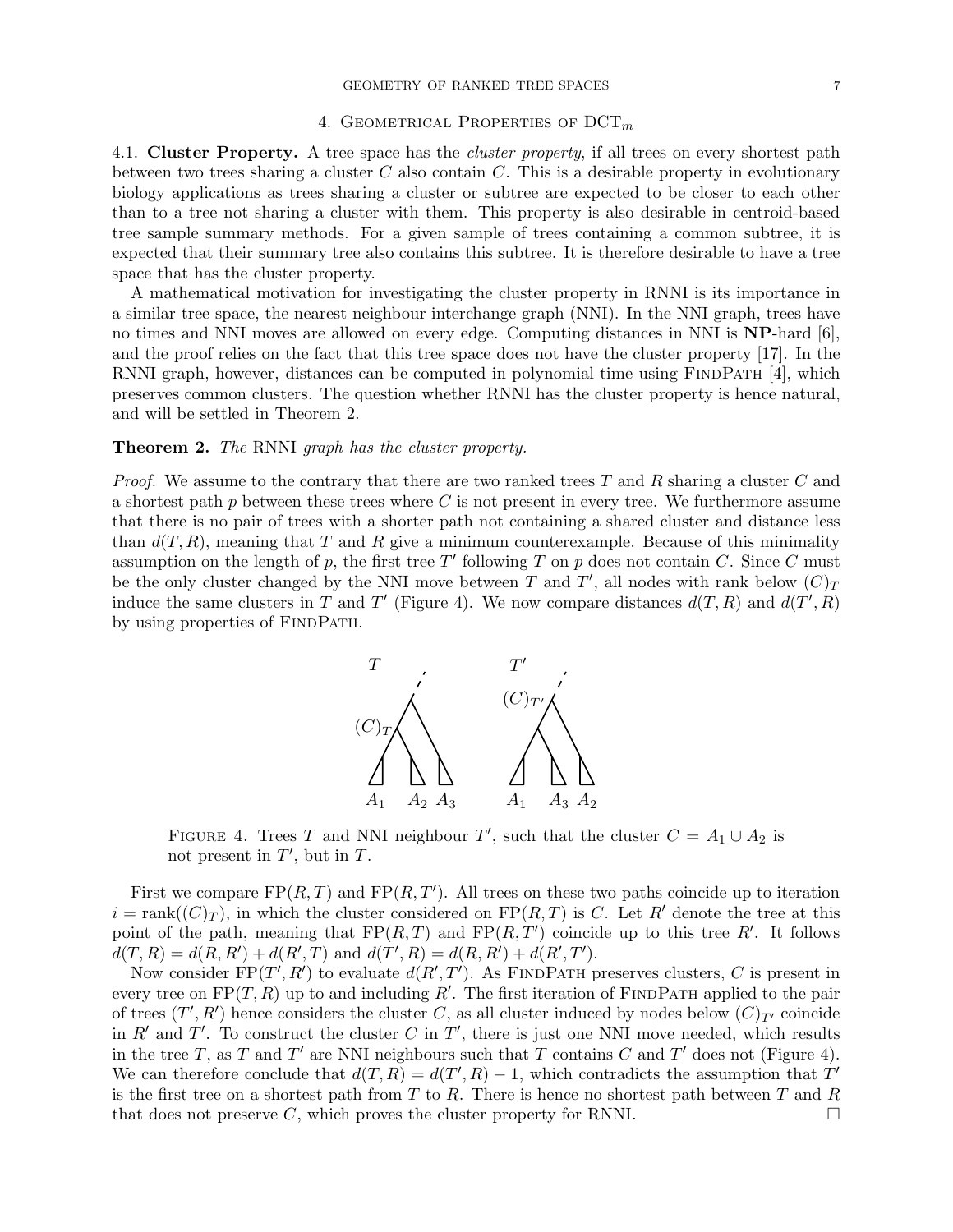The fact that the slightly modified version of FINDPATH computes shortest paths in  $DCT_m$ already suggests that shortest paths in RNNI and  $DCT_m$  have similar properties. Indeed, the cluster property in  $DCT_m$  follows from [Theorem 2.](#page-6-2)

## **Corollary 1.** The graph  $DCT_m$  has the cluster property.

*Proof.* Assume that there is a shortest path between two trees T and R in  $DCT_m$  that does not preserve a common cluster. This path corresponds to a path between  $T_r$  and  $R_r$ , the extended ranked versions of  $T$  and  $R$  in RNNI, as already discussed in [Theorem 1.](#page-5-0) Since this path has the same length as the one between  $T_r$  and  $R_r$ , it is be a shortest path in RNNI as well, which leads to a contradiction to [Theorem 2.](#page-6-2)

<span id="page-7-0"></span>4.2. Caterpillar Trees. In this subsection we focus on the set of caterpillar trees and establish some properties of shortest paths between those trees in both RNNI and  $DCT_m$ . In [Theorem 3](#page-7-1) we will see that, in both  $DCT_m$  and RNNI, any two caterpillar trees are connected by a shortest path consisting only of caterpillar trees. We say that a set of trees is convex in a tree space, if there is a shortest path between any two trees in this set that stays within the set. The set of caterpillar trees is hence convex in RNNI. The NNI space of unranked trees however does not have this property [\[9](#page-15-18)]. Based on the convexity of the set of caterpillar trees in RNNI we introduce a way to compute distances between caterpillar trees in this space in time  $\mathcal{O}(n\sqrt{\log n})$  in [Corollary 2,](#page-11-2) and hence with better worst-case time complexity than FindPath. Whether this complexity can be achieved in  $DCT_m$  is an open question.

# <span id="page-7-1"></span>**Theorem 3.** The set of caterpillar trees is convex in  $DCT_m$ .

*Proof.* Let T and R be two caterpillar trees in  $DCT_m$ . We prove the theorem by showing that there is a caterpillar tree  $T'$  that is a neighbour of T and closer to R than T. The existence of a shortest path consisting only of caterpillar trees between  $T$  and  $R$  follows inductively. Throughout this proof we consider the extended ranked versions  $T_r$  and  $R_r$  of T and R.

Let  $a_k := \text{argmax}_{a_1,\dots,a_n} \{\text{rank}(a_i)_{R_r} \mid \text{rank}(a_i)_{R_r} \neq \text{rank}(a_i)_{T_r}\}\$  be the leaf with parent with maximum rank in  $R_r$  among those whose parents do not have equal rank in  $T_r$  and  $R_r$ . Let furthermore  $a_j \in \{a_1, \ldots, a_{m+2}\}\$ be a leaf with  $\operatorname{rank}(a_j)_{T_r} = \operatorname{rank}(a_k)_{T_r} + 1$ . We define  $T'_r$  $r'$  to be the caterpillar tree resulting from  $T_r$  by an NNI move or rank move exchanging the ranks of  $(a_k)_{T_r}$ and  $(a_j)_{T_r}$ . An NNI move is necessary if these two nodes are connected by an edge, otherwise a rank move corresponding to a length move is performed on  $T_r$  to obtain  $T'_r$  $r'$  [\(Figure 5\)](#page-8-0). In both cases  $T'_r$  $\gamma_t^d$  is a caterpillar tree. We will use properties of shortest paths computed by FINDPATH to show that  $|FP(R_r, T'_r)| = |FP(R_r, T_r)| - 1.$ 

Since all clusters of  $T_r$  and  $T'_r$ " induced by nodes of rank less than  $\text{rank}(a_k)_{T_r}$  coincide, the paths  $FP(R_r, T_r)$  and  $FP(R_r, T'_r)$  coincide up to a ranked tree  $R'_r$ , which contains all these clusters. We now compare the lengths of  $FP(R'_r, T_r)$  and  $FP(R'_r, T'_r)$ . We note at first that rank $(a_j)_{R_r}$  <  $rank(a_k)_{R_r}$ . If it otherwise was  $rank(a_k)_{R_r} \leq rank(a_j)_{R_r}$ , it would follow  $rank(a_j)_{R_r} = rank(a_j)_{T_r}$ , by the definition of  $a_k$ , and therefore  $\text{rank}(a_k)_{R_r} \leq \text{rank}(a_j)_{R_r} = \text{rank}(a_j)_{T_r} = \text{rank}(a_k)_{T_r} +$ 1. rank $(a_k)_{R_r} \leq \text{rank}(a_k)_{T_r} + 1$  however contradicts the definition of  $a_k$ , hence  $\text{rank}(a_i)_{R_r}$  $rank(a_k)_{R_r}$ . It follows  $rank(a_j)_{R'_r}$   $\lt$   $rank(a_k)_{R'_r}$ , as  $a_j$  and  $a_k$  are not in any of the clusters considered by FINDPATH before  $R'_r$ , which means that their parents do not exchange ranks before  $R'_r$ .

By our assumptions on  $T_r$ , the cluster considered on  $\text{FP}(R_r, T_r)$  in iteration  $l = \text{rank}(a_k)_{T_r}$ , which is the iteration following  $R'_r$ , is  $S \cup \{a_k\}$ , where S is a cluster that is present in all three trees  $T_r$ ,  $T'_r$ , and  $R_r$ . In the following iteration  $l + 1 = \text{rank}(a_j)_{T_r}$ ,  $S' \cup \{a_j\}$  is considered for a cluster S', where S either equals  $S \cup \{a_k\}$ , if  $T_r$  and  $T'_r$  $r'$  are connected by an NNI move (bottom of [Figure 5\)](#page-8-0), or is a cluster present in  $T_r^c, T'_r$ r <sup>c</sup>, and  $R'_r$ <sup>c</sup>, if  $T_r$  and  $T'_r$  $r'$  are connected by a rank move (top of [Figure 5\)](#page-8-0). Decreasing the rank of  $(S \cup \{a_k\})_{R'_r}$  takes  $\text{rank}(S \cup \{a_k\})_{R'_r} - l$  RNNI moves.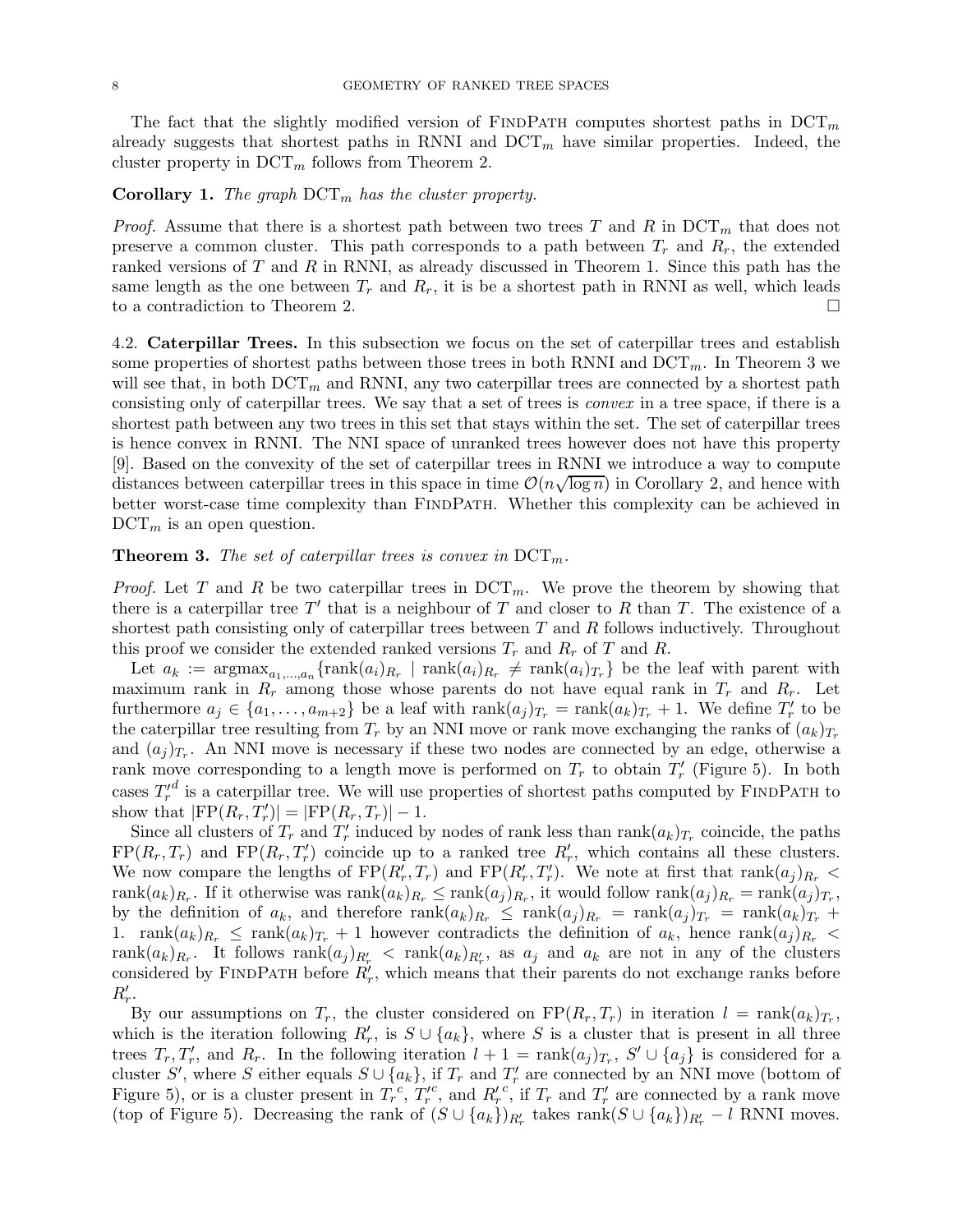<span id="page-8-0"></span>

FIGURE 5. The two possible versions of trees  $T_r$  (left),  $T'_r$  $r'$  (middle), and  $R'_r$  as described in the proof of [Theorem 3.](#page-7-1) Between  $T_r$  and  $T'_r$  $r'$  only the ranks of the parents of  $a_j$  and  $a_k$  are exchanged, the rest of the trees coincide. At the bottom the case that  $(a_j)_T$  is parent of  $(a_k)_T$  and  $S' = S \cup \{a_k\}$  is displayed. S' is a cluster in all three trees at the bottom. At the top  $(a_j)_T$  and  $(a_k)_T$  are in the two different subtrees  $T_r^d$  and  $T_r^c$  (the same in  $T_r'$  and  $R_r'$ ), which is also true for the disjoint sets  $S$  and  $S'$ , which are present as clusters in all three trees. Dotted lines represent remaining parts of trees, which are equal in  $T_r$  and  $T'_r$  $r'$ , but different to  $R'_r$ . Note that the rank difference of  $(a_k)_{R'_r}$  and  $(a_j)_{R'_r}$  does not need to be one, which it is in  $T_r$  and  $T'_r$ r .

Because the rank of  $(S \cup \{a_j\})_{R'_r}$  increases by one when the parents of  $a_k$  and  $a_j$  swap ranks in this iteration, the following iteration for  $S' \cup \{a_j\}$  needs rank $(S' \cup \{a_j\})_{R'_r} + 1 - (l + 1)$  RNNI moves. On FP $(R_r, T'_r)$  however, first rank $(S' \cup \{a_j\})_{R'_r} - l$  RNNI moves decrease the rank of  $(S' \cup \{a_j\})_{R'}$ , and then  $\text{rank}(S \cup \{a_k\})_{R'_r} - (l+1)$  are needed for  $S \cup \{a_k\}$ . In total, these two iterations combined result in at least one extra move on  $FP(R_r, T_r)$  comparing to  $FP(R_r, T'_r)$ .

The only difference in the trees after iteration  $l + 1$  on the two different paths is the order of ranks of the parents of  $a_j$  and  $a_k$ . Since the rest of  $T_r$  and  $T'_r$  $r r$  coincide, the remaining parts of  $FP(R_r, T_r)$  and  $FP(R_r, T'_r)$  consist of the same moves. With our previous observation we can conclude  $d(R_r, T_r) = d(R_r, T'_r) + 1$ , and hence  $T'_r$  $r'$  is on a shortest path from  $T_r$  to  $R_r$ .

Note that it follows that the set of caterpillar trees is convex in RNNI. This convexity property implies that the distance between caterpillar trees can be computed more efficiently than by FindPath. We prove this in the rest of this section. To do so, we first establish that the problem of computing a shortest path consisting only of caterpillar trees can be interpreted in a few different ways.

One problem analogous to the shortest path problem for caterpillar trees in RNNI is the Token Swapping Problem [\[11\]](#page-15-21) on a special class of graphs, so-called lollipop graphs. An instance of the token swapping problem is a simple graph where every vertex is assigned a token. Two tokens are allowed to swap positions if they are on vertices that are connected by an edge. Each token is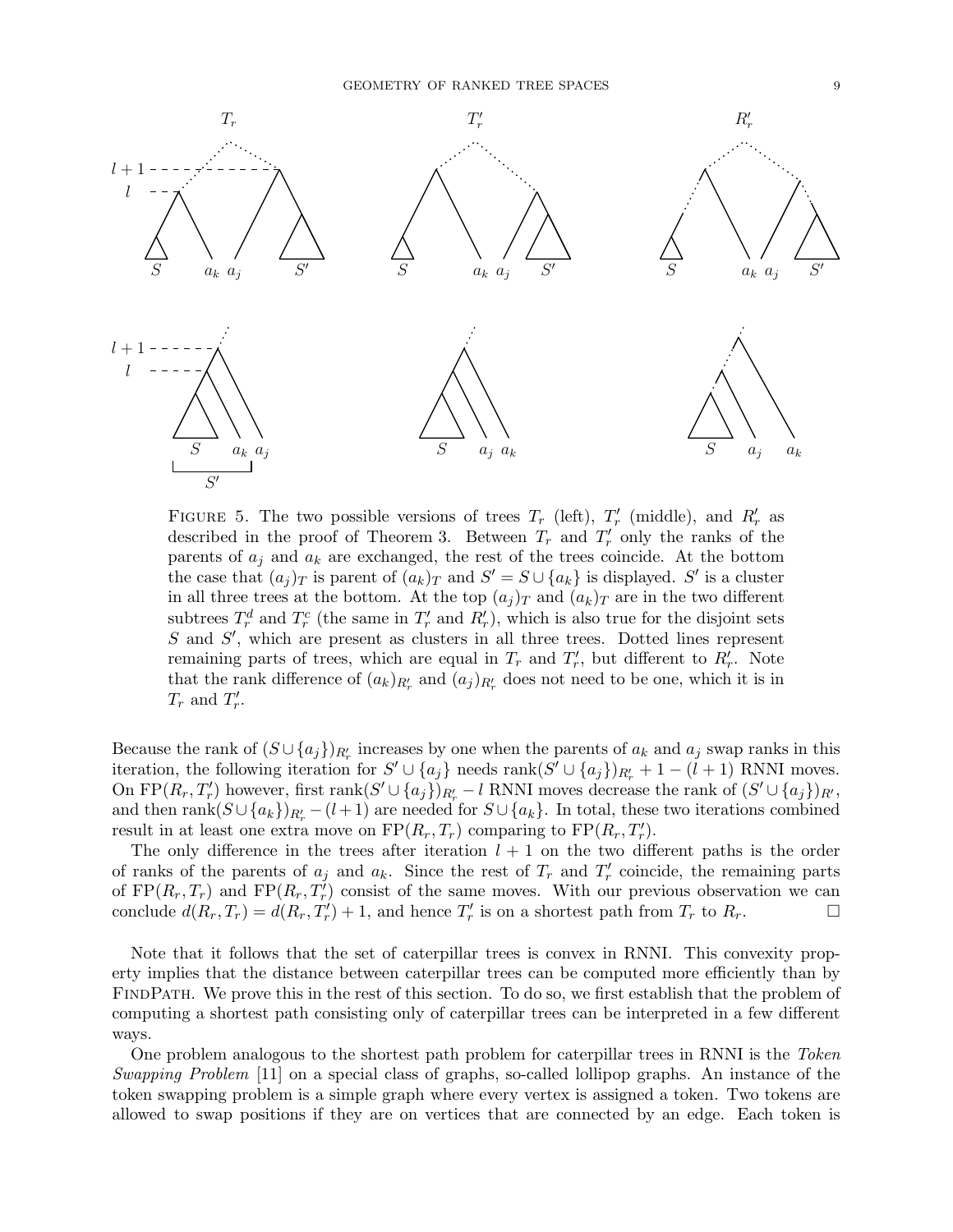assigned a unique goal vertex, and the aim is to find the minimum number of token swaps for all tokens to reach their goal vertex.

The problems of computing distances between caterpillar trees can be seen as an instance of the token swapping problem on lollipop graphs. A lollipop graph is a graph consisting of a complete graph that is connected to a path by one edge. An instance of the token swapping problem that corresponding to the distance problem for caterpillar trees is described in the following. An example is illustrated in [Figure 6.](#page-9-0) Let  $T$  and  $R$  be caterpillar trees with

$$
rank(a_1)_R = rank(a_2)_R < rank(a_3)_R < \ldots < rank(a_n)_R
$$
 and
$$
rank(b_1)_T = rank(b_2)_T < rank(b_3)_T < \ldots < rank(b_n)_T
$$

<span id="page-9-0"></span>such that  $[b_1, \ldots, b_n]$  is a permutation of  $[a_1, \ldots, a_n]$ . The corresponding instance of the token swapping problem consists of a lollipop graph consisting of a complete graph on three leaves, connected to a path of length  $n-3$  by an edge. The vertex in the complete graph incident to the edge connecting complete graph and path is labelled by  $a_3$ , the other ones in the complete graph are labelled by  $a_1$  and  $a_2$ . The vertices on the paths are then labelled inductively, starting at the neighbour of  $a_3$ , such that the neighbour of the last already labelled node with label  $a_{i-1}$  is labelled by  $a_i$ . The token on vertex  $a_i$  has  $b_i$  as goal vertex. Since the only moves between two caterpillar trees in RNNI are NNI moves, which simply swap two leaves, they correspond to swapping two tokens in the above described instance of the token swapping problem.



FIGURE 6. Two caterpillar trees T and R and the corresponding instance of the token swapping problem. Vertex labels are in circles and token goal vertices in rectangles.

Therefore, the algorithm described by Kawahara, Saitoh, and Yoshinaka [\[11\]](#page-15-21) to solve the token swapping problem on lollipop graphs can be used for computing distances between caterpillar trees. It however has worst-case time complexity  $\mathcal{O}(n^2)$ , the same as FINDPATH.

In the following we present an algorithm for computing distances between caterpillar trees with better worst-case time complexity,  $\mathcal{O}(n\sqrt{\log n})$ , for RNNI [\(Corollary 2\)](#page-11-2). To do so, we first establish a formula to express distances between two caterpillar trees in RNNI [\(Theorem 4\)](#page-10-0). This algorithm can also be used to solve the token swapping problem on lollipop graphs, improving the worst-case running time of the known algorithm [\[11\]](#page-15-21).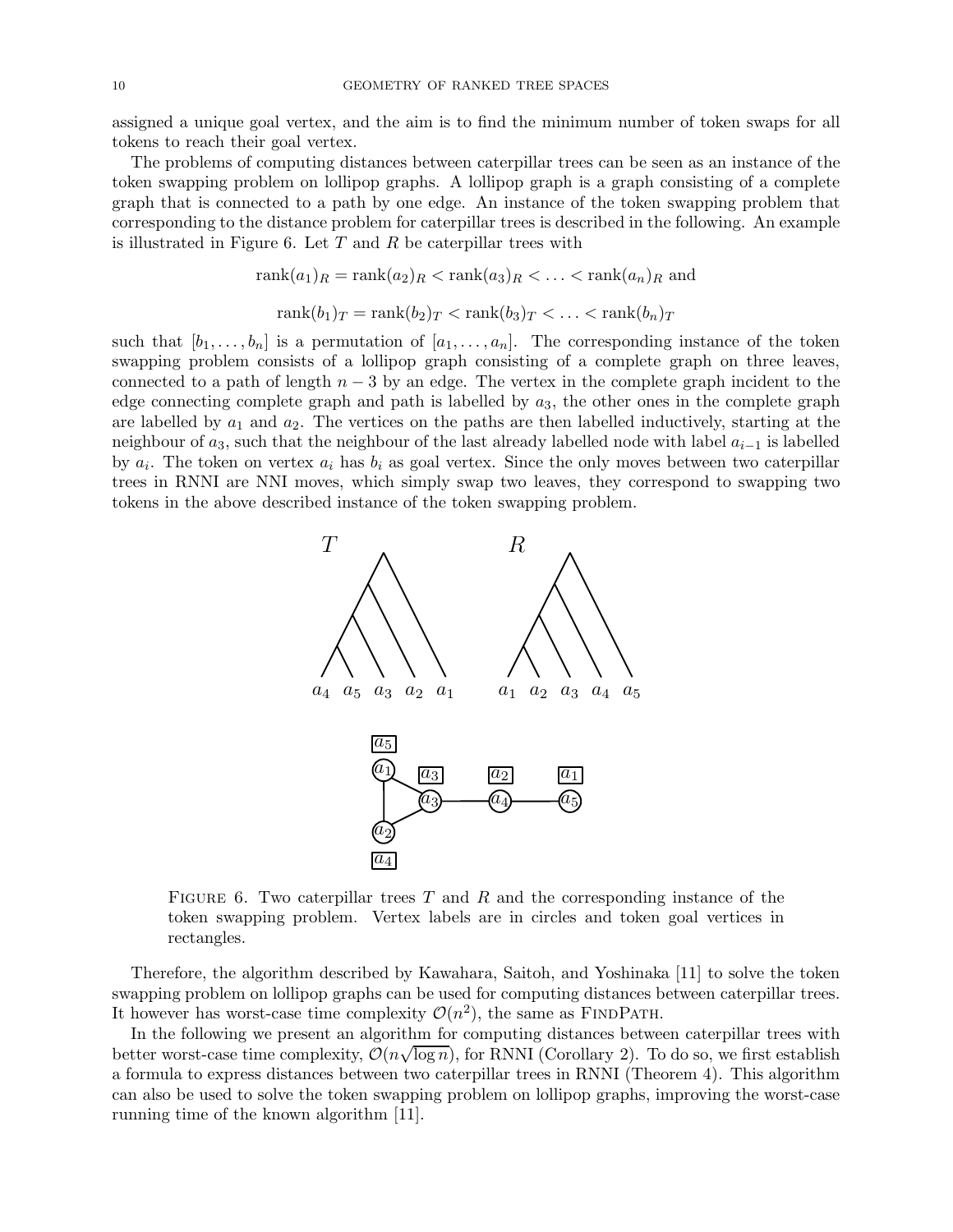<span id="page-10-0"></span>**Theorem 4.** Let  $T$  and  $R$  be caterpillar trees in RNNI such that

$$
1 = \operatorname{rank}(a_1)_R = \operatorname{rank}(a_2)_R < \operatorname{rank}(a_3)_R < \ldots < \operatorname{rank}(a_n)_R = n - 1
$$

and

$$
P_T := \{(a_i, a_j) \mid \text{rank}(a_i)_T < \text{rank}(a_j)_T \text{ and } \text{rank}(a_i)_R > \text{rank}(a_j)_R\},
$$
\n
$$
M_T := \{a_i \mid (\forall l \text{ with } \text{rank}(a_l)_T \le \text{rank}(a_i)_T : \text{rank}(a_l)_R > \text{rank}(a_i)_R\} \cap \{a_i \mid \text{rank}(a_i)_T < \min\{\text{rank}(a_1)_T, \text{rank}(a_2)_T\}\}
$$

Then for  $m_T = |M_T|$  and  $p_T = |P_T|$ :

$$
d(T, R) = p_T - m_T.
$$

We refer to pairs  $(a_i, a_j) \in P_T$ , as defined in [Theorem 4,](#page-10-0) as transpositions. The reason for this is that caterpillar trees can be seen as permutations of the set  $\{a_1, \ldots, a_n\}$ , ordered by the ranks of their parents. The tree  $R$  in the theorem then corresponds to the identity permutation  $(a_1, a_2, a_3, \ldots, a_n)$ . Note that there is no one-to-one correspondence between permutations and caterpillar trees. For example the permutation  $(a_2, a_1, a_3, \ldots, a_n)$  corresponds to the tree R as well. Therefore, the two pairs of leaves sharing their parent in  $T$  and  $R$ , respectively, are not in the set  $P_T$ .

*Proof.* Let T and R be caterpillar trees as described above and  $\hat{d}(T, R) := p_T - m_T$ . For proving  $\widehat{d}(T, R) = d(T, R)$ , it is sufficient to show that for all caterpillar trees T' that are neighbour of T it is

(1) 
$$
\widehat{d}(T',R) \geq \widehat{d}(T,R) - 1.
$$

The fact that inequality [\(1\)](#page-10-1) implies  $\hat{d}(T, R) = d(T, R)$  can be established by induction as in [\[4](#page-14-2), Theorem 1].

For proving inequality [\(1\)](#page-10-1) we first establish  $p_{T'} \geq p_T - 1$  and then  $m_{T'} \leq m_T + 1$ , assuming that T' is a caterpillar tree that is an RNNI neighbour of T. We then show that  $p_{T'} = p_T - 1$  and  $m_{T'} = m_T + 1$  cannot both be true simultaneously, which proves inequality [\(1\)](#page-10-1).

At most one transposition of  $T$  can be resolved in  $T'$  because the only move possible between caterpillar trees T and T' is an NNI move exchanging two leaves. Hence  $p_{T'} \geq p_T - 1$ . Let  $a_k$  and  $a_j$  be the leaves that exchange their position between T and T', such that  $rank(a_k)_T < rank(a_j)_T$ . Since these are the only leaves that change positions between  $T$  and  $T'$ , they are the only elements that could be in  $M_{T'} \setminus M_T$ . It remains to show  $(M_{T'} \setminus M_T) \neq \{a_k, a_j\}$ , from which we can conclude that  $m_{T'} \leq m_T - 1$ . We prove this by showing that if  $a_k \in (M_{T'} \setminus M_T)$ , it follows  $a_j \notin M_{T'}$ .

We assume that  $a_k \in (M_{T'} \setminus M_T)$ , implying  $a_k \notin M_T$ , so at least one of the following conditions must be violated for  $i = k$ :

<span id="page-10-1"></span>(C1) 
$$
\forall l \text{ with } \text{rank}(a_l)_T \leq \text{rank}(a_i)_T : \text{rank}(a_l)_R > \text{rank}(a_i)_R
$$

<span id="page-10-2"></span>
$$
(C2) \t\t rank(a_i)_T < min\{\text{rank}(a_1)_T, \text{rank}(a_2)_T\}.
$$

At first we consider the case that  $(Cl)$  is violated for  $a_k$  in T. Then there is an l such that rank $(a_l)_T \leq rank(a_k)_T$  and rank $(a_k)_R > rank(a_l)_R$ . It immediately follows that the same condition is violated for  $a_k$  in T', because the NNI move exchanging  $a_k$  and  $a_j$  preserves the relationship of  $a_k$  and  $a_l$ . It hence is  $a_k \notin M_{T'}$ , contradicting our assumption  $a_k \in (M_{T'} \setminus M_T)$ .

We can therefore assume that [\(C2\)](#page-10-2) is violated for  $a_k$ . It follows  $rank(a_k)_T \geq$  $\min{\{\text{rank}(a_1)_T, \text{rank}(a_2)_T\}}$ . As only  $a_k$  and  $a_j$  exchange between T and  $T'$  and  $a_k \in M_{T'}$ , it follows  $a_j \in \{a_1, a_2\}$ . This however results in a violation of [\(C2\)](#page-10-2) for  $a_j$  in T' and hence  $a_j \notin M_{T'}$ . We can conclude  $(M_{T'} \setminus M_T) \neq \{a_k, a_j\}$ , and hence  $m_{T'} \leq m_T + 1$ .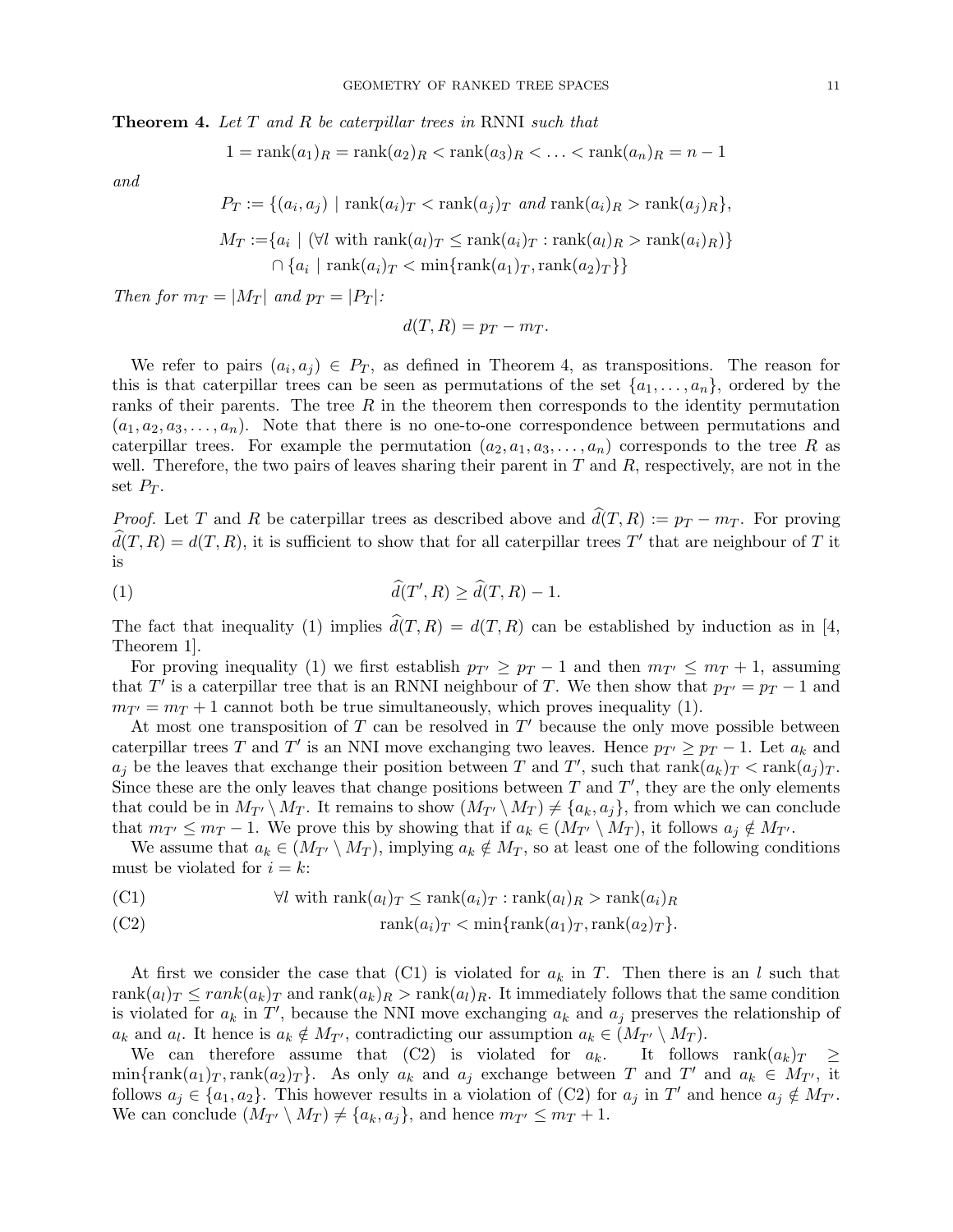It remains to show that  $p_{T'} = p_T - 1$  and  $m_{T'} = m_T + 1$  cannot be true at the same time. We assume  $p_{T'} = p_T - 1$ , hence  $(a_k, a_j)$  is a transposition in T, meaning that rank $(a_k)_T < \text{rank}(a_j)_T$ and  $\operatorname{rank}(a_k)_R > \operatorname{rank}(a_j)_R$ . As  $a_k$  and  $a_j$  are the only leaves that could be in  $M_{T'} \setminus M_T$ , it suffices to show that neither of them actually is in  $M_{T'} \setminus M_T$ , resulting in  $m_{T'} < m_T + 1$ .

That  $a_k$  is not in  $M_{T'}$  follows from the violation of [\(C1\)](#page-10-1) by rank $(a_i)_{T'}$  < rank $(a_k)_{T'}$  and rank $(a_i)_R <$ rank $(a_k)_R$ . It hence is  $a_k \notin M_{T'} \setminus M_T$ . Moreover, if  $a_j \in M_{T'}$ , it follows  $a_j \in M_T$  as explained in the following. If  $a_j \in M_{T'}$ , both conditions [\(C1\)](#page-10-1) and [\(C2\)](#page-10-2) are met by  $a_j$  in T'. With rank $(a_k)_T$  < rank $(a_j)_T$  and rank $(a_k)_R$  > rank $(a_j)_R$  it immediately follows that these conditions are also met in T, and hence  $a_j \in M_T$ , and therefore  $a_j \notin M_{T'} \setminus M_T$ .

Summarising, it is  $M_{T'} \setminus M_T = \emptyset$ , and we can conclude that if  $p_{T'} = p_T - 1$ , it is  $m_{T'} < m_T + 1$ , it concludes this proof. which concludes this proof.

# <span id="page-11-2"></span>**Corollary 2.** The distance between two caterpillar trees can be computed in  $O(n\sqrt{\log n})$  in RNNI.

Proof. By [Theorem 4](#page-10-0) the distance between two caterpillar trees in RNNI is the number of transpositions between two sequences of length n minus  $m<sub>T</sub>$  as defined in [Theorem 4.](#page-10-0) The value  $m<sub>T</sub>$ can be computed in time linear in n for any caterpillar tree  $T$  by considering the leaves of the tree ordered according to increasing rank of their parents. The number of transpositions of a sequence of length n (Kendall-tau distance) can be computed in time  $\mathcal{O}(n\sqrt{\log n})$  [\[3](#page-14-3)]. This number is equal' to  $p_T$ , as defined in [Theorem 4,](#page-10-0) when ignoring transpositions for the pairs of leaves sharing a parent in  $T$  and  $R$ , respectively. The worst-case running time for computing the RNNI distance between caterpillar trees is therefore  $\mathcal{O}(n\sqrt{2})$  $\overline{\log n}$ ).

<span id="page-11-0"></span>4.3. Diameter and Radius. In this section we investigate the *diameter* of RNNI and  $DCT_m$ , which is the greatest distance between any pair of trees in each of these graphs, respectively, i.e.  $\max_{\text{trees }T,R} d(T,R)$ . We first establish the exact diameter of RNNI, improving the upper bound  $n^2 - 3n - \frac{5}{8}$  given by Gavryushkin, Whidden, and Matsen [\[9](#page-15-18)]. Afterwards, we generalise this result to  $DCT_m$ .

# <span id="page-11-3"></span>**Theorem 5.** The diameter of RNNI is  $\frac{(n-1)(n-2)}{2}$ .

Proof. For proving this theorem we use the fact that FINDPATH computes shortest paths in RNNI. Each iteration i of FINDPATH, applied to two ranked trees  $T$  and  $R$ , decreases the rank of the most recent common ancestor of a cluster  $C$ , induced by the node of rank  $i$  in  $R$ , in the currently last tree T' on the already computed path (starting wth  $T' = T$ ). The maximum rank of  $(C)_{T'}$  at the beginning of iteration i is  $n-1$ , the rank of the root. As every move decreases the rank of  $(C)_{T'}$  by one, there are at most  $n-1-i$  moves in iteration i. The maximum length of a shortest path in RNNI is hence  $\sum_{n=1}^{n-1}$  $i=1$  $i = \frac{(n-1)(n-2)}{2}$  $\{a_1, a_2, a_3\}, \ldots, \{a_1, \ldots, a_n\}$ and  $[\{a_n, a_{n-1}\}, \{a_n, a_{n-1}, a_{n-2}\}, \ldots, \{a_n, \ldots, a_1\}]$  provide an example of trees that have distance  $(n-1)(n-2)$  as already pointed out in [4. Corollary 1], proving that this upper bound for the langth  $\frac{2(n-2)}{2}$ , as already pointed out in [\[4](#page-14-2), Corollary 1], proving that this upper bound for the length of a shortest path is tight.  $\square$ 

<span id="page-11-1"></span>**Theorem 6.** The diameter of  $DCT_m$  is  $\frac{(n-1)(n-2)}{2} + (m-n+1)(n-1)$ .

*Proof.* In order to prove the diameter of  $DCT_m$ , we consider the longest path that FINDPATH can compute between any two trees  $T$  and  $R$ . That is, we consider the maximum number of moves that FINDPATH can perform on the extended ranked versions  $T_r$  and  $R_r$  of any two trees T and R. Therefore, we distinguish RNNI moves in the subtrees on the leaf set  $\{a_1, \ldots, a_n\}$  from the rank moves corresponding to length moves, i.e. rank moves between one node of each of the subtrees on leaf subsets  $\{a_1, ..., a_n\}$  and  $\{a_{n+1}, ..., a_{m+2}\}.$ 

The maximum number of RNNI moves (excluding rank moves corresponding to length moves) on FP( $T_r, R_r$ ) follows from [Theorem 5](#page-11-3) and is  $\frac{(n-1)(n-2)}{2}$ . The maximum number of rank moves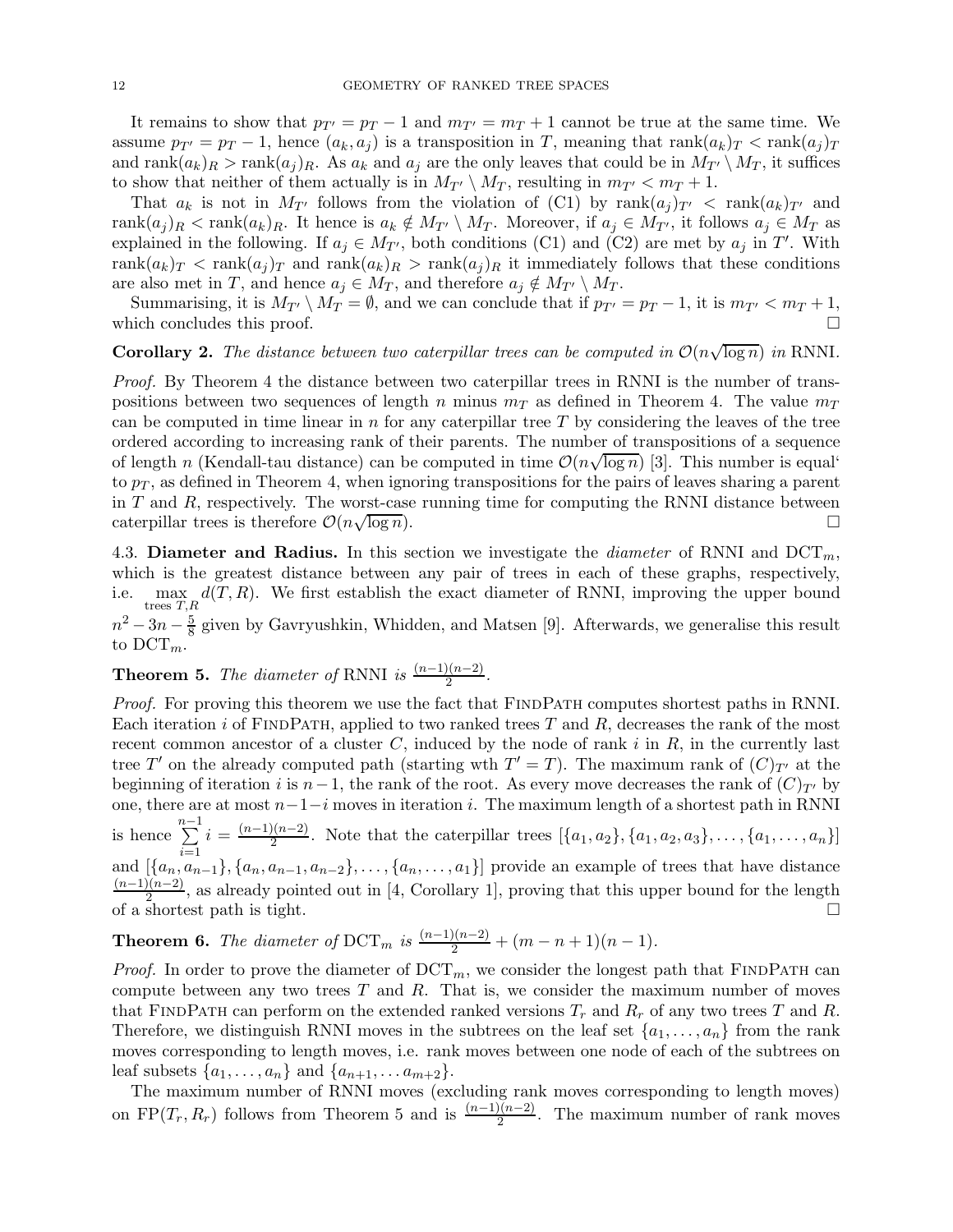$\Box$ 

corresponding to length moves on a shortest path between  $T_r$  and  $R_r$  is reached when every internal node of the subtree  $T_r^c$  of  $T_r$  swaps rank with every internal node of the subtree  $T_r^d$ . The maximum number of such rank swaps corresponding to length moves is hence  $(m - n + 1)(n - 1)$ .

The sum of the maximum number for RNNI and length moves is therefore  $\frac{(n-1)(n-2)}{2} + (m-n+1)$ 1)(n − 1). To show that this upper bound is actually the diameter of DCT<sub>m</sub> we give an example of trees T and R [\(Figure 7\)](#page-12-0) for which the path computed by FINDPATH has length  $\frac{(n-1)(n-2)}{2} + (m-1)$  $n+1(n-1)$ . Both T and R are caterpillar trees defined as follows.

$$
m-n-1 = \operatorname{rank}(a_1)_T = \operatorname{rank}(a_2)_T < \operatorname{rank}(a_3)_T < \ldots < \operatorname{rank}(a_n)_T = m
$$

<span id="page-12-0"></span>and

$$
1 = \text{rank}(a_1)_R = \text{rank}(a_n)_R < \text{rank}(a_{n-1})_R < \ldots < \text{rank}(a_1)_R = n - 1.
$$



FIGURE 7. Trees T and R with distance  $\frac{(n-1)(n-2)}{2} + (m-n+1)(n-1)$  as described in the proof of [Theorem 6.](#page-11-1)

Note that the worst-case running time of FINDPATH is  $\mathcal{O}(n^2)$  in RNNI and  $\mathcal{O}(nm)$  in DCT<sub>m</sub> and depends on the diameter of the corresponding tree spaces. For computing a shortest path, there is no algorithm with better worst-case running time than this, as the running time for algorithms computing shortest paths is bounded from below by the diameter of the corresponding space. There can however be more efficient algorithms for computing distances.

The radius of a graph is defined as he minimum distance of any vertex in the graph to the vertex with maximum distance from it, that is,  $\min_{T} \max_{R} d(T, R)$ , where d is the distance measure in the corresponding graph. In the following we see that the radius of RNNI equals its diameter, which is not true for  $DCT_m$ , as we will see afterwards.

<span id="page-12-1"></span>**Theorem 7.** The radius of RNNI equals its diameter  $\frac{(n-1)(n-2)}{2}$ .

*Proof.* We prove this theorem by showing that every ranked tree  $T$  in RNNI has a caterpillar tree R with distance  $\frac{(n-1)(n-2)}{2}$  to T, using induction on the number of leaves n.

The base case  $n = 3$  is trivial, as all three trees in this space are caterpillar trees with distance one from each other. For the induction step we consider an arbitrary tree T with  $n+1$  leaves. Let x and y be the leaves of T that share the internal node of rank one as parent in T, and let  $T_n$  be the tree on n leaves resulting from deleting one of these leaves, say  $x$ , from  $T$ , and suppressing the resulting degree-2 vertex. By the induction hypothesis there is a caterpillar tree  $R_n$  with distance  $(n-1)(n-2)$  $\frac{2(n-2)}{2}$  to  $T_n$ . Now consider the tree R resulting from adding x at the top of  $R_n$  such that the root of R has  $x$  and  $R_n$  as children.

We now consider FP $(R, T)$ . In the first iteration of FINDPATH,  $(\{x, y\})_R$  moves down until it reaches rank one. Therefore, first  $(x)_R$  moves down by NNI moves until it reaches rank rank $(y)_R + 1$ .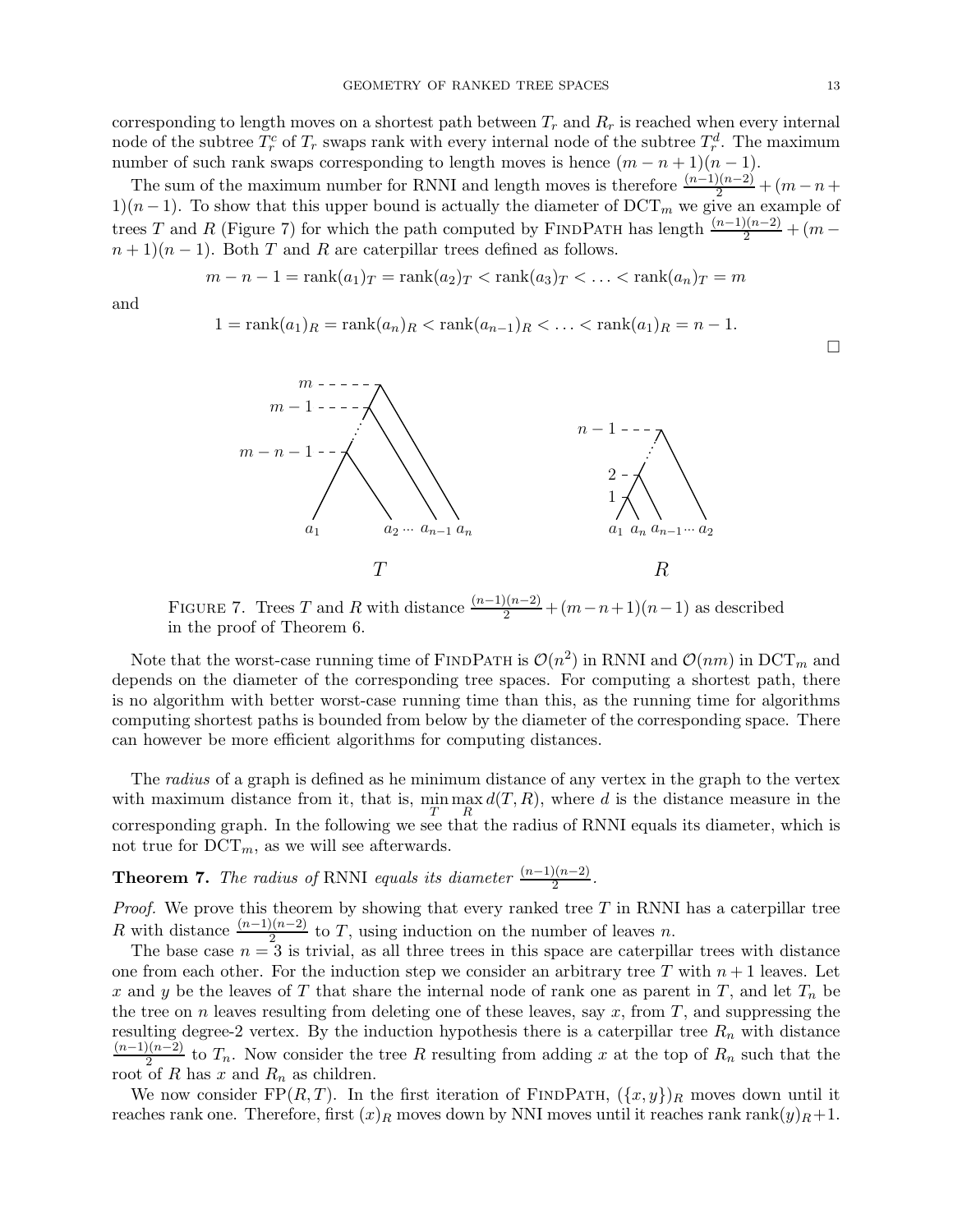Then a further NNI move creates an internal node with children x and  $y$ , before this node is moved down by rank swaps to reach rank one as depicted in Figure [8.](#page-13-1) Altogether, there are  $n-1$  RNNI moves needed in the first iteration, as the rank of the parent of  $x$  decreases by one within every move, starting at the root with rank  $n$  and ending at the internal node of rank one. The tree at the end of this first iteration on  $FP(R, T)$  is identical to  $R_n$  when removing the leaf x and suppressing its parent (the node of rank one). Since the cluster  $\{x, y\}$  is not considered again in FINDPATH, the remaining part of  $FP(R, T)$  contains the same moves as  $FP(R_n, T_n)$ , and hence  $|FP(R, T)| = |FP(R_n, R_n)| + n - 1$ . Therefore it is  $d(T, R) = \frac{(n-1)(n-2)}{2} + n - 1 = \frac{n(n-1)}{2}$ , which proves the lemma.  $\square$ 

<span id="page-13-1"></span>

FIGURE 8. Initial  $n-1$  RNNI moves of  $\text{FP}(R, T)$  as described in the proof of [Theorem 7.](#page-12-1) Removing the leaf  $x$  and suppressing the non-root node of degree two from the tree on the right results in  $R_n$  as described in the theorem.

<span id="page-13-2"></span>Unlike in RNNI, the radius of  $\mathrm{DCT}_m$  does not equal its diameter. A counterexample is given by the tree depicted in [Figure 9](#page-13-2) on three leaves in  $DCT_4$ . There is no tree in  $DCT_4$  that has distance  $\frac{(n-1)(n-2)}{2} + (m-n+1)(n-1)$  (diameter of DCT<sub>m</sub>) from this tree.



FIGURE 9. Tree in  $DCT_4$  on three leaves for which there is not tree with distance  $5 = \frac{(n-1)(n-2)}{2} + (m-n+1)(n-1)$  (diameter) from it

# 5. Conclusion and future research questions

<span id="page-13-0"></span>In this paper we introduced and analysed properties of the space of discrete coalescent trees  $DCT_m$ . An important tool for establishing these characteristics of the tree space is the algorithm FindPath, which has been introduced by Collienne and Gavryushkin [\[4](#page-14-2)] for RNNI. We generalised this algorithm and showed in [Theorem 1](#page-5-0) that it solves the shortest path problem in  $DCT_m$  as well. Afterwards, we established properties of  $DCT_m$  and RNNI such as the cluster property [\(Section 4.1\)](#page-6-1), the convexity of the set of caterpillar trees [\(Section 4.2\)](#page-7-0), diameter, and radius [\(Section 4.3\)](#page-11-0). With the convexity of the set of caterpillar trees in RNNI we also found a more efficient way of computing distances between such trees, using the correspondence between caterpillar trees and permutations.

The worst-case time complexity of FINDPATH for computing a shortest path is  $\mathcal{O}(mn)$  in DCT<sub>m</sub>. In [Section 4.3](#page-11-0) we have seen that there is no algorithm with better worst-case running time for computing shortest paths. However, it might be possible to compute distances more efficiently.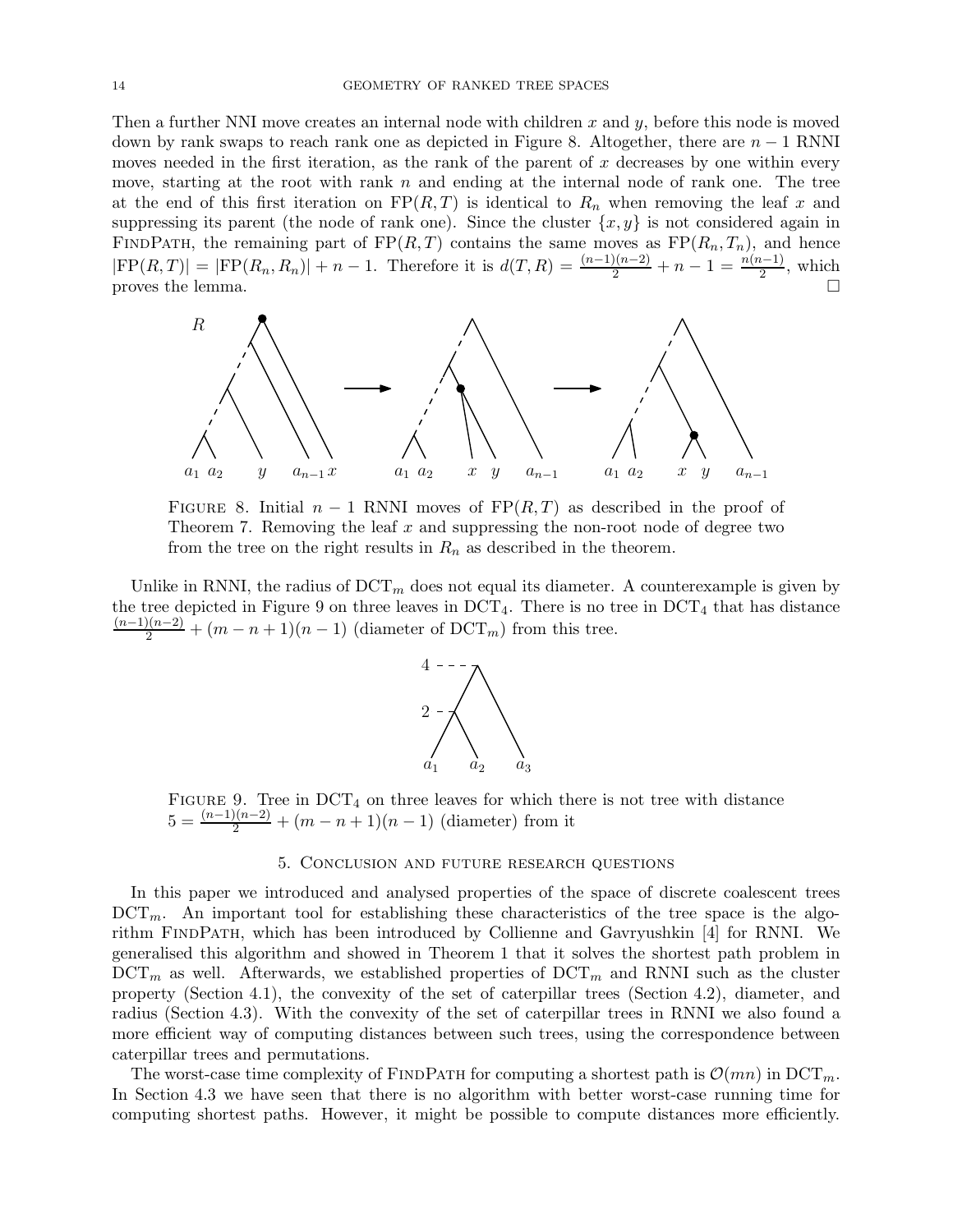### REFERENCES 15

In fact, we established in [Section 4.2](#page-7-0) a way for computing distances between caterpillar trees in  $O(n\sqrt{\log n})$ . This raises the question whether there is an algorithm that computes the distance between any two trees in  $DCT_m$  with better running time than FINDPATH.

Throughout this paper we consider  $DCT_m$  as a generalisation of RNNI by allowing internal nodes to have integer-valued time differences. We therefore introduced the parameter  $m$  to bound the height of a tree in the space of discrete coalescent trees in order to get a finite space. A different parameter  $\rho$  has previously been introduced in Collienne and Gavryushkin [\[4](#page-14-2)] for generalising RNNI to a space  $\text{RNNI}(\rho)$  of ranked trees, where rank and NNI moves have weights  $\rho$  and one, respectively. Combining these two approaches of generalising RNNI gives a space of discrete coalescent trees where different moves have different weights. This tree space is relevant for practical applications, where for example some knowledge about the tree topology exists, but the uncertainty of the timing of internal nodes remains high. Investigating such a tree space could therefore be a next step for further studies.

Another tree space, of which  $DCT_m$  is a discretisation, is the t-space [\[8](#page-15-14)], where internal nodes are assigned real-valued times. For this space on time-trees no algorithm for computing shortest paths or distances is known yet. Our results for  $DCT_m$ , however, can be transferred to this space, as discrete coalescent trees can be interpreted as discrete time-trees. Distances in  $DCT_m$  can therefore be used to approximate those in t-space. For this it is important to notice that the parameter  $m$  is not relevant in applications, as distances between two trees in  $DCT_{m'}$  coincide with those in  $DCT_m$ if  $m' < m$ . Since choice of m, and therefore the choice on how to discretise time-trees, drives the complexity of computing shortest paths [\(Section 4.3\)](#page-11-0), finding a way to discretise time-trees to use our results on  $DCT_m$  can be subject of further research.

In [Section 4.2](#page-7-0) we established a connection between the shortest path problem for caterpillar trees in RNNI and the token swapping problem on lollipop graphs. We can furthermore provide a connection between the RNNI graph and a well-known algebraic structure, the partition lattice. We provide a detailed description of this relation in the supplementary material.

## **ACKNOWLEDGEMENTS**

We thank Charles Semple for useful discussions about the Cluster Property, and Mike Steel for his useful comments that improved this paper.

We acknowledge support from the Royal Society Te Aparangi through a Rutherford Discovery Fellowship (RDF-UOO1702). This work was partially supported by Ministry of Business, Innovation, and Employment of New Zealand through an Endeavour Smart Ideas grant (UOOX1912), a Data Science Programmes grant (UOAX1932).

MF thanks the joint research project  $DIG-IT!$  supported by the European Social Fund (ESF), reference: ESF/14-BM-A55-0017/19, and the Ministry of Education, Science, and Culture of Mecklenburg-Vorpommern, Germany, for funding parts of this work.

### **REFERENCES**

- <span id="page-14-1"></span>[1] LJ Billera, SP Holmes, and K Vogtmann. "Geometry of the Space of Phylogenetic Trees". Adv. Appl. Math. 27.4 (Nov. 2001), pp. 733–767.
- <span id="page-14-0"></span>[2] R Bouckaert et al. "BEAST 2: a software platform for Bayesian evolutionary analysis". PLoS Comput. Biol. 10.4 (Apr. 2014), e1003537.
- <span id="page-14-3"></span>[3] TM Chan and M Pătrașcu. "Counting inversions, offline orthogonal range counting, and related problems". Proceedings of the twenty-first annual ACM-SIAM symposium on Discrete Algorithms. SIAM, 2010, pp. 161–173.
- <span id="page-14-2"></span>[4] L Collienne and A Gavryushkin. "Computing nearest neighbour interchange distances between ranked phylogenetic trees" (July 2020). arXiv: [2007.12307 \[cs.DS\]](https://arxiv.org/abs/2007.12307).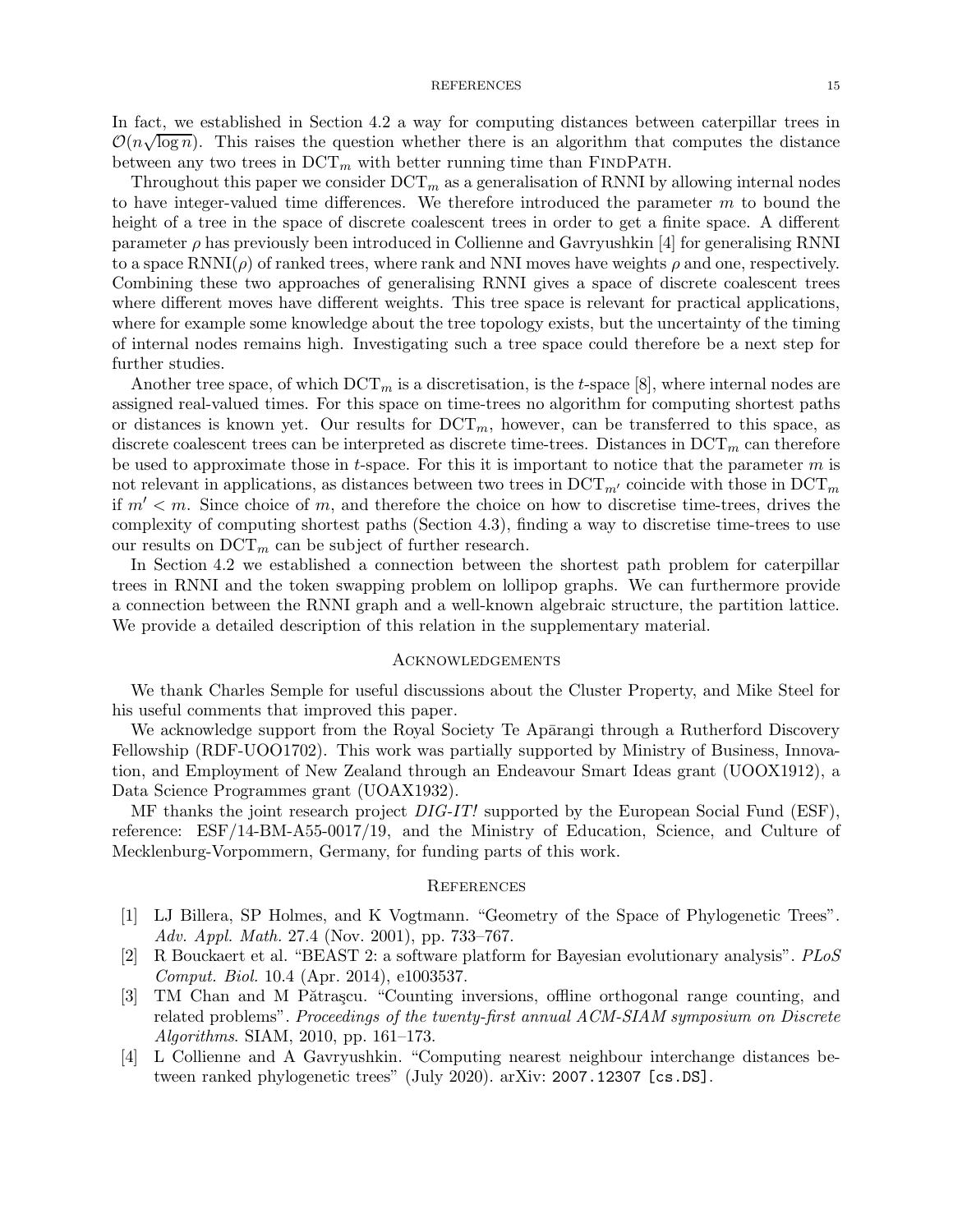### <span id="page-15-15"></span>16 REFERENCES

- <span id="page-15-19"></span>[5] MA Cueto and FA Matsen. "Polyhedral geometry of phylogenetic rogue taxa". Bull. Math. Biol. 73.6 (June 2011), pp. 1202–1226.
- [6] B Dasgupta et al. "On computing the nearest neighbor interchange distance". Discrete Mathematical Problems with Medical Applications: DIMACS Workshop Discrete Mathematical Problems with Medical Applications, December 8-10, 1999, DIMACS Center. Vol. 55. American Mathematical Soc., 2000, p. 19.
- <span id="page-15-14"></span><span id="page-15-5"></span>[7] AJ Drummond et al. "Bayesian coalescent inference of past population dynamics from molecular sequences". Mol. Biol. Evol. 22.5 (May 2005), pp. 1185–1192.
- [8] A Gavryushkin and AJ Drummond. "The space of ultrametric phylogenetic trees". J. Theor. Biol. 403 (Aug. 2016), pp. 197–208.
- <span id="page-15-18"></span>[9] A Gavryushkin, C Whidden, and FA Matsen 4th. "The combinatorics of discrete time-trees: theory and open problems". J. Math. Biol. 76.5 (Apr. 2018), pp. 1101–1121.
- <span id="page-15-3"></span>[10] RR Hudson et al. "Gene genealogies and the coalescent process". Oxford surveys in evolutionary biology 7.1 (1990), p. 44.
- <span id="page-15-21"></span>[11] J Kawahara, T Saitoh, and R Yoshinaka. "The Time Complexity of the Token Swapping Problem and Its Parallel Variants". WALCOM: Algorithms and Computation. Springer International Publishing, 2017, pp. 448–459.
- <span id="page-15-9"></span><span id="page-15-2"></span>[12] JFC Kingman. "The coalescent". Stochastic Process. Appl. 13.3 (Sept. 1982), pp. 235–248.
- [13] AM Kozlov et al. "RAxML-NG: a fast, scalable and user-friendly tool for maximum likelihood phylogenetic inference". Bioinformatics 35.21 (Nov. 2019), pp. 4453–4455.
- <span id="page-15-6"></span>[14] MK Kuhner, J Yamato, and J Felsenstein. "Maximum likelihood estimation of population growth rates based on the coalescent". Genetics 149.1 (May 1998), pp. 429–434.
- <span id="page-15-4"></span>[15] MK Kuhner. "Coalescent genealogy samplers: windows into population history". Trends Ecol. Evol. 24.2 (Feb. 2009), pp. 86–93.
- <span id="page-15-1"></span>[16] S Kumar and SB Hedges. "Advances in Time Estimation Methods for Molecular Data". Mol. Biol. Evol. 33.4 (Apr. 2016), pp. 863–869.
- <span id="page-15-20"></span>[17] M Li, J Tromp, and L Zhang. "Some notes on the nearest neighbour interchange distance". Computing and Combinatorics. Lecture Notes in Computer Science. Springer Berlin Heidelberg, June 1996, pp. 343–351.
- <span id="page-15-16"></span>[18] E Miller, M Owen, and JS Provan. "Polyhedral computational geometry for averaging metric phylogenetic trees". Adv. Appl. Math. 68 (July 2015), pp. 51–91.
- <span id="page-15-10"></span>[19] LT Nguyen et al. "IQ-TREE: a fast and effective stochastic algorithm for estimating maximum-likelihood phylogenies". Mol. Biol. Evol. 32.1 (Jan. 2015), pp. 268–274.
- <span id="page-15-7"></span>[20] H Ohtsuki and H Innan. "Forward and backward evolutionary processes and allele frequency spectrum in a cancer cell population". Theor. Popul. Biol. (2017).
- <span id="page-15-8"></span>[21] D Posada. "CellCoal: Coalescent Simulation of Single-Cell Sequencing Samples". Mol. Biol. Evol. 37.5 (May 2020), pp. 1535–1542.
- <span id="page-15-12"></span>[22] F Ronquist and JP Huelsenbeck. "MrBayes 3: Bayesian phylogenetic inference under mixed models". Bioinformatics 19.12 (Aug. 2003), pp. 1572–1574.
- <span id="page-15-17"></span><span id="page-15-13"></span>[23] C Semple and M Steel. Phylogenetics. Oxford University Press, 2003.
- [24] MA Suchard et al. "Bayesian phylogenetic and phylodynamic data integration using BEAST 1.10". Virus Evol 4.1 (Jan. 2018), vey016.
- <span id="page-15-11"></span>[25] K Tamura et al. "MEGA5: molecular evolutionary genetics analysis using maximum likelihood, evolutionary distance, and maximum parsimony methods". *Mol. Biol. Evol.* 28.10 (Oct. 2011), pp. 2731–2739.
- <span id="page-15-0"></span>[26] E Zuckerkandl and L Pauling. "Evolutionary divergence and convergence in proteins" (1965), pp. 97–166.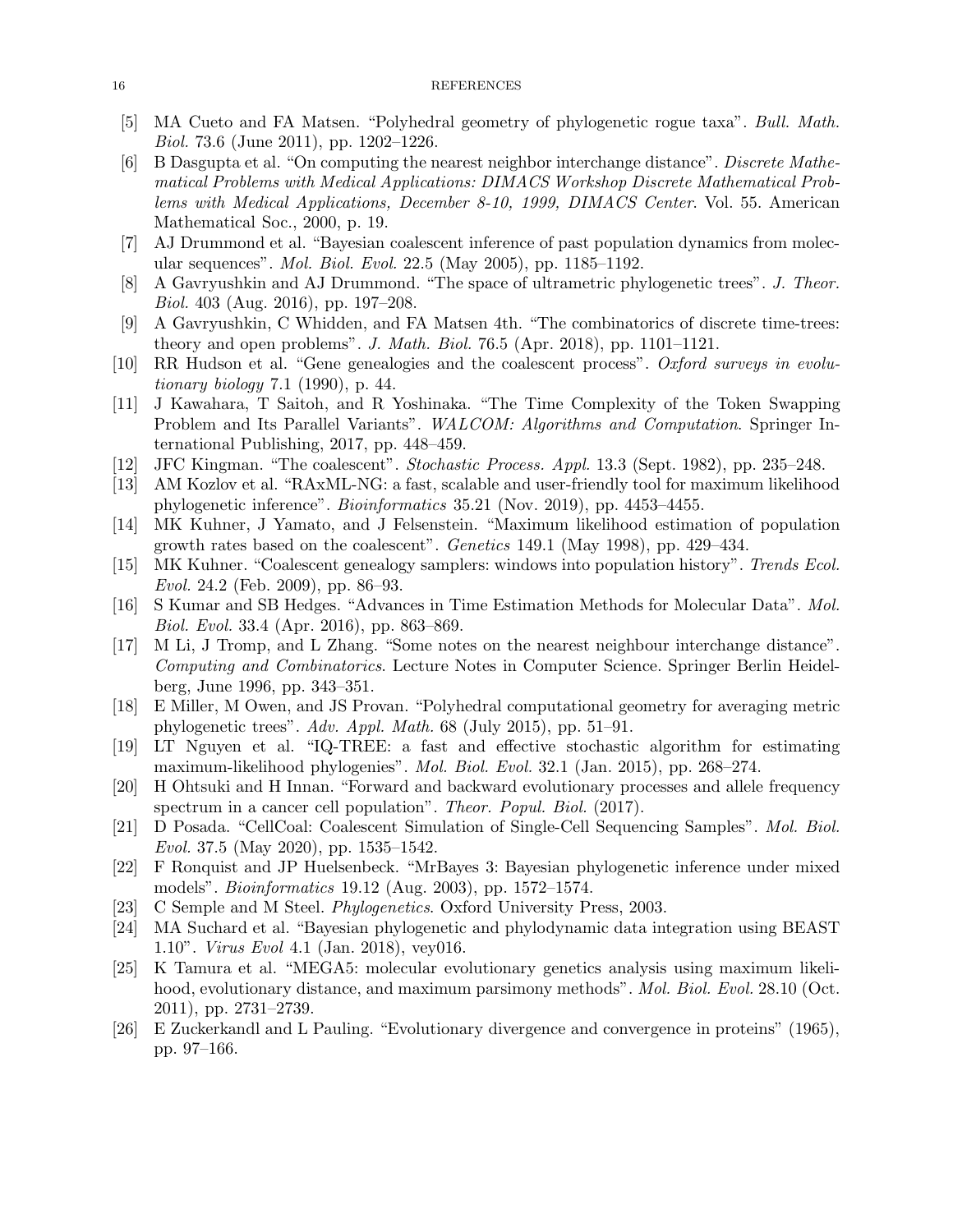#### REFERENCES 17

#### 6. Supplement

In the following we discuss a connection of the RNNI graph to a well-known algebraic structure, the partition lattice. Following that, we discuss further open problems providing new ideas for future research.

6.1. Partition Lattice. The connection of RNNI to partition lattices provides a new direction for further research and translates results and open problems from the language of phylogenetics to the language of lattice theory.

The partition lattice on  $\{1,\ldots,n\}$  is the lattice given by the partially ordered set  $(\Pi_n,\leq)$ , where  $\Pi_n$  is the power set of  $\{1,\ldots,n\}$  and  $X \leq Y$  if partition X refines Y, that is,  $X \leq Y \Leftrightarrow (\forall x \in$  $X(\exists y \in Y)x \subseteq y$ . A chain in a lattice is a set  $\{X_0, \ldots, X_k\}$  with  $X_0 \leq X_1 \leq \ldots \leq X_k$ . The length of the chain  $\{X_0, \ldots, X_k\}$  is k, the number of its elements minus one, and such a chain is called maximal chain of a lattice if there is no chain with length greater than  $k$  in the lattice. For simplification we will denote the partition lattice on n elements by  $\Pi_n$ .  $\Pi_4$  is illustrated in Figure [10.](#page-17-0) We assume that a partition X in the partition lattice  $\Pi_n$  has rank k if the number of elements in X is  $n - k$ . The algebraic structure of  $\Pi_n$  is related to the RNNI graph on trees on n leaves in the following way.

<span id="page-16-0"></span>Theorem 8. The RNNI graph on n leaves is isomorphic to the graph of maximal chains of the partition lattice  $\Pi_n$  where two maximal chains are connected by an edge if and only if they differ by exactly one partition. The corresponding metric spaces are isometric.

This theorem implies that the algorithms developed for trees, such as FINDPATH, can be used on lattices, and also complexity results from RNNI can be transferred.

Proof. There is a one-to-one relation between ranked trees and maximum chains in a partition lattice. We can define a bijective mapping from the set of ranked trees to the set of maximum chains in  $\Pi_n$  as follows. A ranked tree T maps onto a maximum chain  $C_T$  if the set in the partition of rank i in  $\mathcal{C}_T$  that is the union of two sets of the partition of rank i–1 in  $\mathcal{C}_T$  is the cluster induced by the internal node of rank  $i$  in  $T$ .

Note that this bijection is an isomorphism between the RNNI graph and the graph of chains as in the theorem. Indeed, two chains are different by exactly one partition if and only if the corresponding trees are connected by an RNNI move.

Figure [10](#page-17-0) is an illustration of the proof of Theorem [8.](#page-16-0) The four chains indicated in bold correspond to the following RNNI path. The leftmost chain corresponds to the caterpillar tree  $[{1, 2}, {1, 2, 3}, {1, 2, 3, 4}]$  (in the cluster representation). First, the partition  ${1, 2, 3}$ {4} is replaced with  $\{1, 2\}\{3, 4\}$  and we get the chain corresponding to the tree  $[\{1, 2\}, \{3, 4\}, \{1, 2, 3, 4\}]$ , which is one RNNI move away from the caterpillar tree. Second, the partition  $\{1, 2\}\{3\}\{4\}$ is replaced with  $\{1\}\{2\}\{3, 4\}$ , which corresponds to the rank swap on the previous tree. Third, the partition  $\{1, 2\}$  $\{3, 4\}$  is replaced with  $\{1\}$  $\{2, 3, 4\}$  and we reach the caterpillar tree  $[\{3,4\}, \{2,3,4\}, \{1,2,3,4\}].$